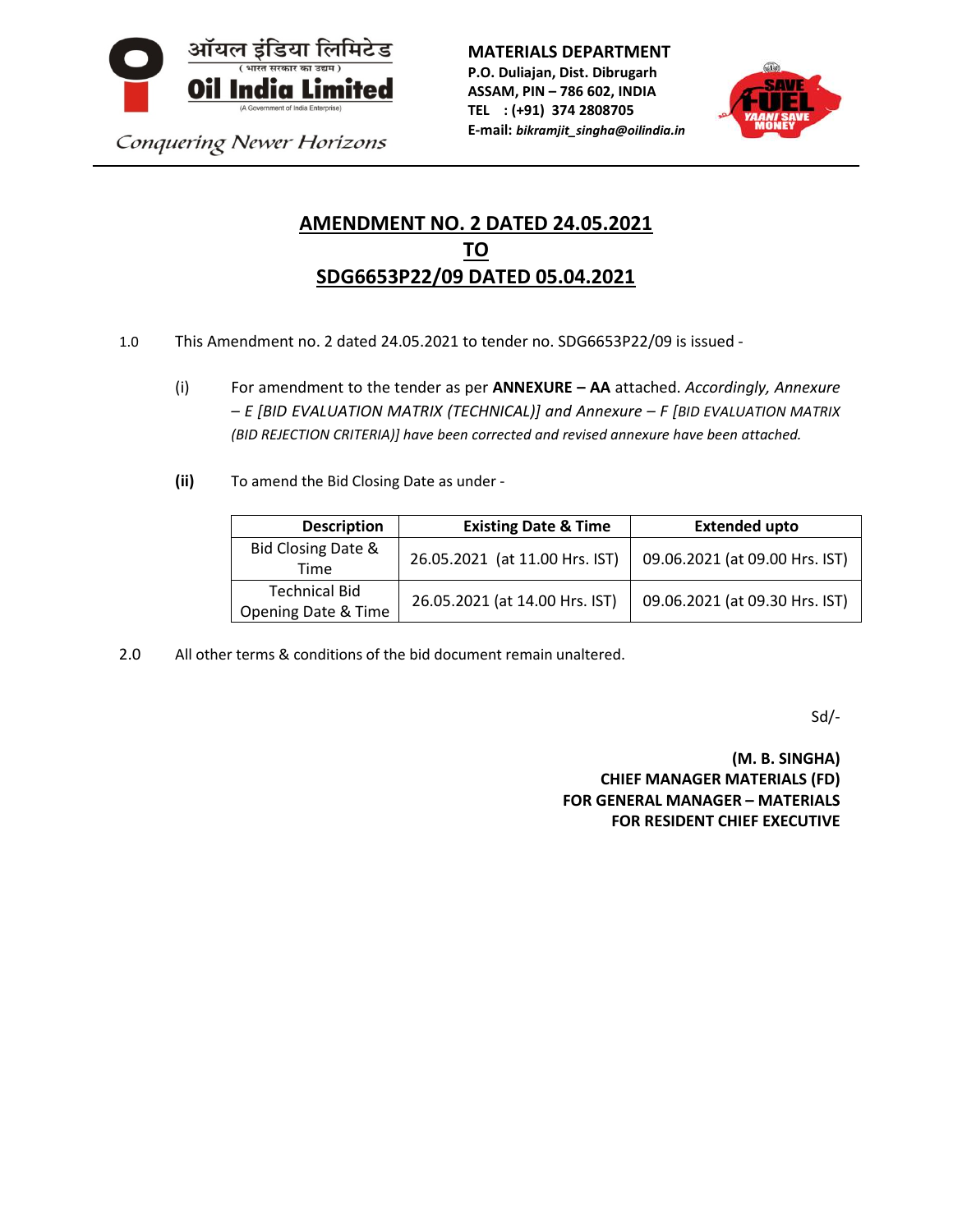### **ANNEXURE – AA**

## **Amendment to Tender No. SDG6653P22/09 dated 05.04.2021 for procurement of 3-1/16'' x 10 M, 3-1/8'' X 5 M and 2-1/16" x 5M flexible Steel Hose for choke and kill lines.**

| Srl.<br>No.    | Clause No.                                                                                    | <b>Existing Clause</b>                                                                                                                                                                                                                                                                                                                                                                                                                                                                                                    | <b>Amended Clause</b>                                                                                                                                                                                                                                                                                                                                                                                                                                                                                                                     |  |
|----------------|-----------------------------------------------------------------------------------------------|---------------------------------------------------------------------------------------------------------------------------------------------------------------------------------------------------------------------------------------------------------------------------------------------------------------------------------------------------------------------------------------------------------------------------------------------------------------------------------------------------------------------------|-------------------------------------------------------------------------------------------------------------------------------------------------------------------------------------------------------------------------------------------------------------------------------------------------------------------------------------------------------------------------------------------------------------------------------------------------------------------------------------------------------------------------------------------|--|
| $\mathbf{1}$   | Clause no. BB, Point<br>4 - General Note to<br>Bidders under<br>Annexure - B                  | <b>GENERAL NOTE FOR BIDDERS:</b><br>Markings <b>(including API monogram)</b> shall be done as per API Spec 16C (latest<br>edition) and API Spec. 6A (latest edition).                                                                                                                                                                                                                                                                                                                                                     | Markings shall be done as per API Spec 16C (latest edition) and API Spec. 6A<br>(latest edition). API Monogram shall be done as per API Spec 16C (latest                                                                                                                                                                                                                                                                                                                                                                                  |  |
|                |                                                                                               |                                                                                                                                                                                                                                                                                                                                                                                                                                                                                                                           | edition).                                                                                                                                                                                                                                                                                                                                                                                                                                                                                                                                 |  |
| $2^{\circ}$    | Clause no. BB, Point<br>8 - General Note to<br><b>Bidders under</b><br>Annexure - B           | Bidder should note that in the event of an order the API license 16C for<br>manufacturing the flexible steel hose and API license 6A for manufacturing<br>the flanges <b>along with authorization for API monogramming</b> should be valid,<br>without any break, till execution of purchase order. Bidder to submit valid<br>relevant API certificate along with the supply. Bidder should categorically<br>confirm compliance while quoting.                                                                            | Bidder should note that in the event of an order the API license 16C for<br>manufacturing the flexible steel hose along with authorization for API<br>monogramming and API license 6A for manufacturing the flanges should be<br>valid, without any break, till execution of purchase order. Bidder to submit<br>valid relevant API certificate along with the supply. Bidder should<br>categorically confirm compliance while quoting.                                                                                                   |  |
| $\overline{3}$ | BEC/BRC Clause no.<br>AA (A.1) 4.0 (BRC<br>Technical) under<br>Annexure - C                   | The bidder must keep API licenses along with authorization for API monogram<br>valid till execution of purchase order and must categorically confirm that the<br>offered product will be supplied with API Monogram.                                                                                                                                                                                                                                                                                                      | The bidder must keep API licenses along with authorization for API<br>monogram, as applicable, valid till execution of purchase order. and must<br>categorically confirm that the offered product will be supplied with API<br>Monogram, as applicable.                                                                                                                                                                                                                                                                                   |  |
| 4              | BEC/BRC Clause no.<br>AA (A.1) 5.0 (BRC<br>Technical) under<br>Annexure - C                   | In case renewal process of API license is in progress at the time of bidding, the<br>bidder should furnish a letter from API to this effect that renewal of the<br>license is under examination with API and is authorized to manufacture the<br>items as per API license and to use API monogram till the renewal for license<br>is issued. The bidder shall also submit an undertaking that delay in renewal of<br>API certificate shall not affect the stipulated delivery schedule of the tender /<br>purchase order. | In case renewal process of API license is in progress at the time of bidding,<br>the bidder should furnish a letter from API to this effect that renewal of the<br>license is under examination with API and is authorized to manufacture the<br>items as per API license and to use API monogram, as applicable, till the<br>renewal for license is issued. The bidder shall also submit an undertaking that<br>delay in renewal of API certificate shall not affect the stipulated delivery<br>schedule of the tender / purchase order. |  |
| 5              | ITEM NO. 30<br>2.1/16" x 5M (5000<br>psi) rating 66 feet<br>Length SS flexible<br>Steel Hose. | <b>TECHNICAL SPECIFICATION</b><br>A) FLEXIBLE STAINLESS STEEL HOSE FOR CHOKE AND KILL LINES Conforming<br>to API Spec. 16C, FSL-3 as per the following minimum specifications:<br>1) Working Pressure: 5,000 PSI (351.53 kg / Cm2) Minimum<br>2) Test Pressure : 7,500 PSI (527.30 kg / Cm2) Minimum                                                                                                                                                                                                                      | <b>TECHNICAL SPECIFICATION</b><br>FLEXIBLE STAINLESS STEEL HOSE FOR CHOKE AND KILL LINES Conforming<br>A)<br>to API Spec. 16C, FSL-3 as per the following minimum specifications:<br>Working Pressure: 5,000 PSI (351.53 kg / Cm2) Minimum.<br>1)<br>2)<br>Test Pressure : 7,500 PSI (527.30 kg / Cm2) Minimum                                                                                                                                                                                                                            |  |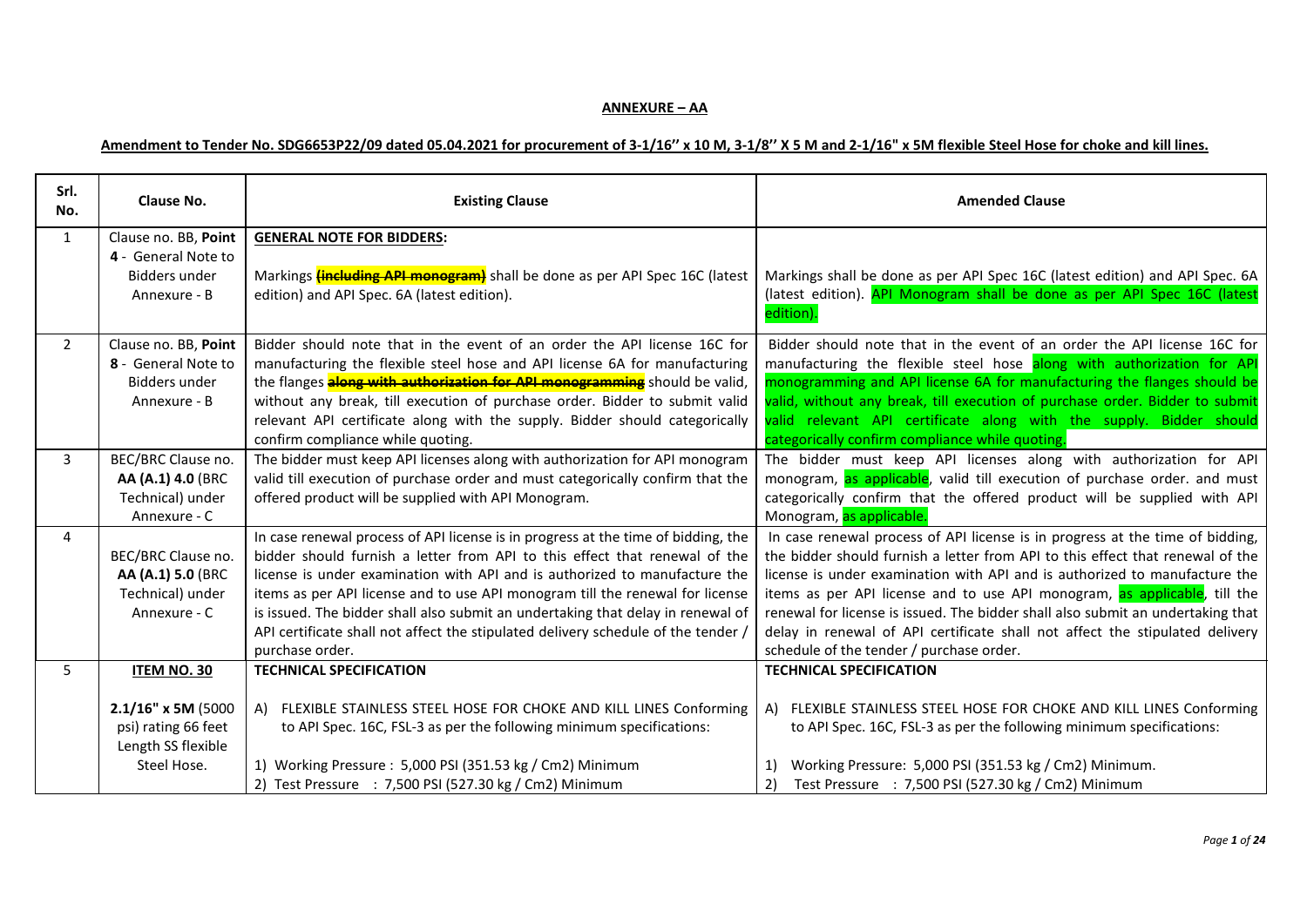|  | 3) Burst Pressure : 42,500 PSI (878.84 kg / Cm2) Minimum                                                                                                                                             | Burst Pressure : 11,250 PSI (790.95 kg / Cm2) Minimum<br>3)                                                                                                                                          |
|--|------------------------------------------------------------------------------------------------------------------------------------------------------------------------------------------------------|------------------------------------------------------------------------------------------------------------------------------------------------------------------------------------------------------|
|  | 4) ID: 2 inches (50.80 mm) Minimum                                                                                                                                                                   | ID: 2 inches (50.80 mm) Minimum<br>4)                                                                                                                                                                |
|  | 5) OD: 4 inches to 5 inches (101.60 mm - 127.00 mm)                                                                                                                                                  | OD: 4 inches to 5 inches (101.60 mm - 127.00 mm)<br>5)                                                                                                                                               |
|  | 6) Length : 66 feet. $(-0/+2$ ft.)                                                                                                                                                                   | Length : 66 feet. $(-0/+2$ ft.)<br>6)                                                                                                                                                                |
|  | 7) Service Temp. Range: - 20 Deg. C to 100 Deg. C (Minimum range)                                                                                                                                    | Service Temp. Range: - 20 Deg. C to 100 Deg. C (Minimum range).<br>7)                                                                                                                                |
|  | 8) Minimum Bending Radius: 0.85m (for storage) & 1.25m (In service)                                                                                                                                  | Minimum Bending Radius: 0.85m (for storage) & 1.25m (In service)<br>8)                                                                                                                               |
|  | 9) Weight : Maximum 35.0 kg/m (in air empty)                                                                                                                                                         | Weight: Maximum 35.0 kg/m (in air empty)<br>9)                                                                                                                                                       |
|  | 10) End connection : API 2.1/16" x 6B flanged x 5000 psi with RX-24 Stainless                                                                                                                        | 10) End connection : API 2.1/16" x 6B flanged x 5000 psi with RX-24 Stainless                                                                                                                        |
|  | Steel / Inconel 625 lined Ring Groove and API 6A monogrammed (both                                                                                                                                   | Steel / Inconel 625 lined Ring Groove (both End connectors should be of                                                                                                                              |
|  | End connectors should be of built-in integral either epoxy coflaxip type,                                                                                                                            | built-in integral either epoxy coflaxip type, ni-kanigen / nikaflex treated                                                                                                                          |
|  | ni-kanigen / nikaflex treated against corrosion or H2S resistant).                                                                                                                                   | against corrosion or H2S resistant).                                                                                                                                                                 |
|  | 11) Protection: Full length stainless steel outer wrap for extra mechanical<br>protection.                                                                                                           | 11) Protection: Full length stainless steel outer wrap for extra mechanical<br>protection.                                                                                                           |
|  | 12) Handling: Lifting / handling collar at each end with safety clamps and<br>chains for easier handling.                                                                                            | 12) Handling: Lifting / handling collar at each end with safety clamps and<br>chains for easier handling.                                                                                            |
|  | 13) Additional Certification: NACE MR0175 latest revision/ISO 15156 FOR THE<br>COUPLINGS AND LLOYD'S FIRE TEST OD/1000/499 FOR THE HOSE (Bidder<br>to categorically confirm compliance of the same). | 13) Additional Certification: NACE MR0175 latest revision/ISO 15156 FOR THE<br>COUPLINGS AND LLOYD'S FIRE TEST OD/1000/499 FOR THE HOSE (Bidder<br>to categorically confirm compliance of the same). |
|  | 14) High Temperature Exposure/Survival @ 177 Deg C (internal in a kick                                                                                                                               | 14) High Temperature Exposure/Survival @ 177 Deg C (internal in a kick                                                                                                                               |
|  | situation) As Per API 16C B.12.5.2.                                                                                                                                                                  | situation) As Per API 16C B.12.5.2.                                                                                                                                                                  |
|  | 15) Safety Clamps (2 nos), Lifting Collar Double Eyed (2 nos) and Safety Chain<br>c/w Shackles on Each End (2 nos x 8 ft long) for each unit.                                                        | 15) Safety Clamps (2 nos), Lifting Collar Double Eyed (2 nos) and Safety Chain<br>c/w Shackles on Each End (2 nos x 8 ft long) for each unit.                                                        |
|  | NOTE: Ends to be terminated with API 2.1/16" x 6B flanges with RX-24                                                                                                                                 | NOTE: Ends to be terminated with API 2.1/16" x 6B flanges with RX-24                                                                                                                                 |
|  | Stainless Steel / Inconel 625 lined Ring Groove and API 6A monogrammed,                                                                                                                              | Stainless Steel / Inconel 625 lined Ring Groove, full length stainless steel outer                                                                                                                   |
|  | full length stainless steel outer wrap and lifting collars at each end with safety                                                                                                                   | wrap and lifting collars at each end with safety clamps and chains for easier                                                                                                                        |
|  | clamps and chains for easier handling. Ends should be suitably protected to                                                                                                                          | handling. Ends should be suitably protected to prevent damage during                                                                                                                                 |
|  | prevent damage during shipment.                                                                                                                                                                      | shipment.                                                                                                                                                                                            |
|  | B) ACCESSORIES FOR THE ABOVE (For each hose):                                                                                                                                                        | B) ACCESSORIES FOR THE ABOVE (For each hose):                                                                                                                                                        |
|  | 1) Gasket, ring joint RX-24: 10 numbers for each hose.                                                                                                                                               | 1) Gasket, ring joint RX-24: 10 numbers for each hose                                                                                                                                                |
|  | Studs with two Hexagonal Nuts, size - 7/8" x 6.1/4", cadmium plated: 32<br>2)                                                                                                                        | Studs with two Hexagonal Nuts, size - 7/8" x 6.1/4", cadmium plated: 32                                                                                                                              |
|  | numbers for each Hose                                                                                                                                                                                | numbers for each Hose                                                                                                                                                                                |
|  | 3) Torque Wrenches for item (2) above: 4 numbers for each Hose                                                                                                                                       | 3) Torque Wrenches for item (2) above: 4 numbers for each Hose                                                                                                                                       |
|  |                                                                                                                                                                                                      |                                                                                                                                                                                                      |
|  |                                                                                                                                                                                                      |                                                                                                                                                                                                      |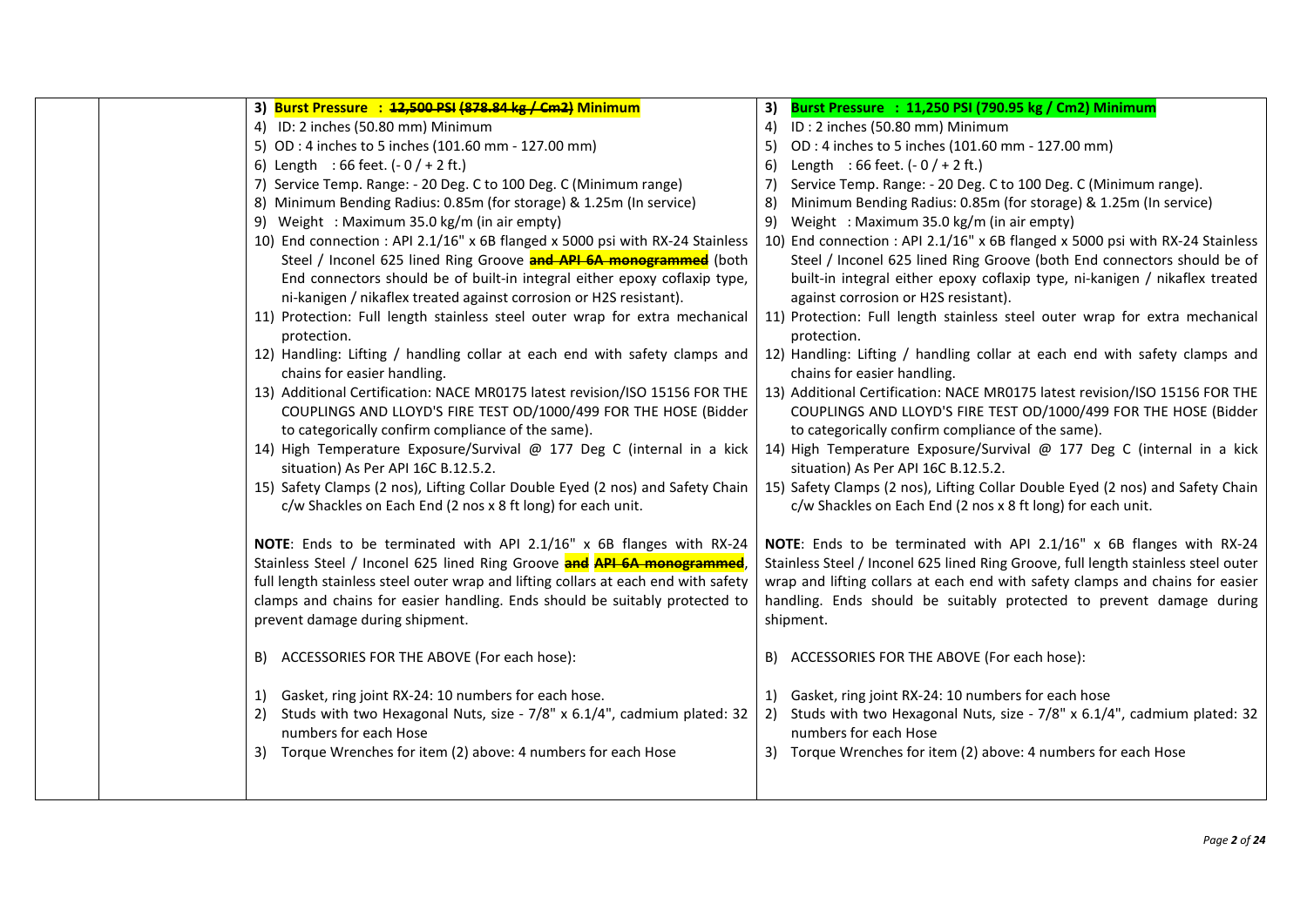| THIRD PARTY INSPECTION<br>C)                                              | THIRD PARTY INSPECTION<br>C)                                              |
|---------------------------------------------------------------------------|---------------------------------------------------------------------------|
| Bidder is to arrange for Third Party Inspection at manufacturer's<br>1)   | 1) Bidder is to arrange for Third Party Inspection at manufacturer's      |
| plant as per the enclosed broad scope of work. Bidder should              | plant as per the enclosed broad scope of work. Bidder should              |
| confirm that equipment / material supplied by them will be                | confirm that equipment / material supplied by them will be                |
|                                                                           |                                                                           |
| inspected by any of the following third party inspection agencies at      | inspected by any of the following third party inspection agencies at      |
| their cost and Third Party Inspection Report will be submitted along      | their cost and Third Party Inspection Report will be submitted along      |
| with the Shipping / Dispatch document. Bidder will quote the              | with the Shipping / Dispatch document.                                    |
| charges for such inspection separately and indicate in the priced bid     |                                                                           |
| which will be considered for bid evaluation.                              |                                                                           |
| <b>Bureau Veritas (BV)</b><br>a)                                          | <b>Bureau Veritas (BV)</b><br>a)                                          |
| Lloyd Register of Shipping<br>b)                                          | Lloyd Register of Shipping<br>b)                                          |
| Det Norske Veritas (DNV)<br>C)                                            | Det Norske Veritas (DNV)<br>C)                                            |
| <b>RITES</b><br>d)                                                        | <b>RITES</b><br>d)                                                        |
| Indian Register of Shipping (IRS)<br>e)                                   | Indian Register of Shipping (IRS)<br>e)                                   |
|                                                                           |                                                                           |
| Scope of Third Party Inspection:<br>2)                                    | Scope of Third Party Inspection:<br>2)                                    |
| APPLICABLE API STANDARD: API 16C and 6A<br>j)                             | i)<br>APPLICABLE API STANDARD: API 16C and 6A                             |
|                                                                           |                                                                           |
| Broad scope of third party inspection to be as under:<br>ii)              | Broad scope of third party inspection to be as under:<br>ii)              |
| Stage of inspection: Final stage.<br>a)                                   | Stage of inspection: Final stage.<br>a)                                   |
| Kind of inspection: Review of documents and Visual inspection.<br>b)      | Kind of inspection: Review of documents and Visual inspection.<br>b)      |
| Release of inspection note by inspection agency to the manufacturer<br>C) | Release of inspection note by inspection agency to the manufacturer<br>C) |
| who will submit the same to Oil India Limited along with dispatch         | who will submit the same to Oil India Limited along with dispatch         |
| documents.                                                                | documents.                                                                |
|                                                                           |                                                                           |
| iii) Review of documents to include:                                      | Review of documents to include:<br>iii)                                   |
|                                                                           |                                                                           |
| Manufacturers QA Plan and API qualification certificate.<br>a)            | Manufacturers QA Plan and API qualification certificate.<br>a)            |
| General Assembly drawing.<br>b)                                           | General Assembly drawing.<br>b)                                           |
| Production Record.<br>C)                                                  | Production Record.                                                        |
| Raw Materials and Components Certificate and Test Report<br>d)            | Raw Materials and Components Certificate and Test Report<br>d)            |
| (Chemical, Physical, Heat Treatment etc)                                  | (Chemical, Physical, Heat Treatment etc)                                  |
| Product Inspection report.                                                | Product Inspection report.<br>e)                                          |
| Performance verification test Records as per API 16C and API 6A.          | Performance verification test Records as per API 16C and API 6A.          |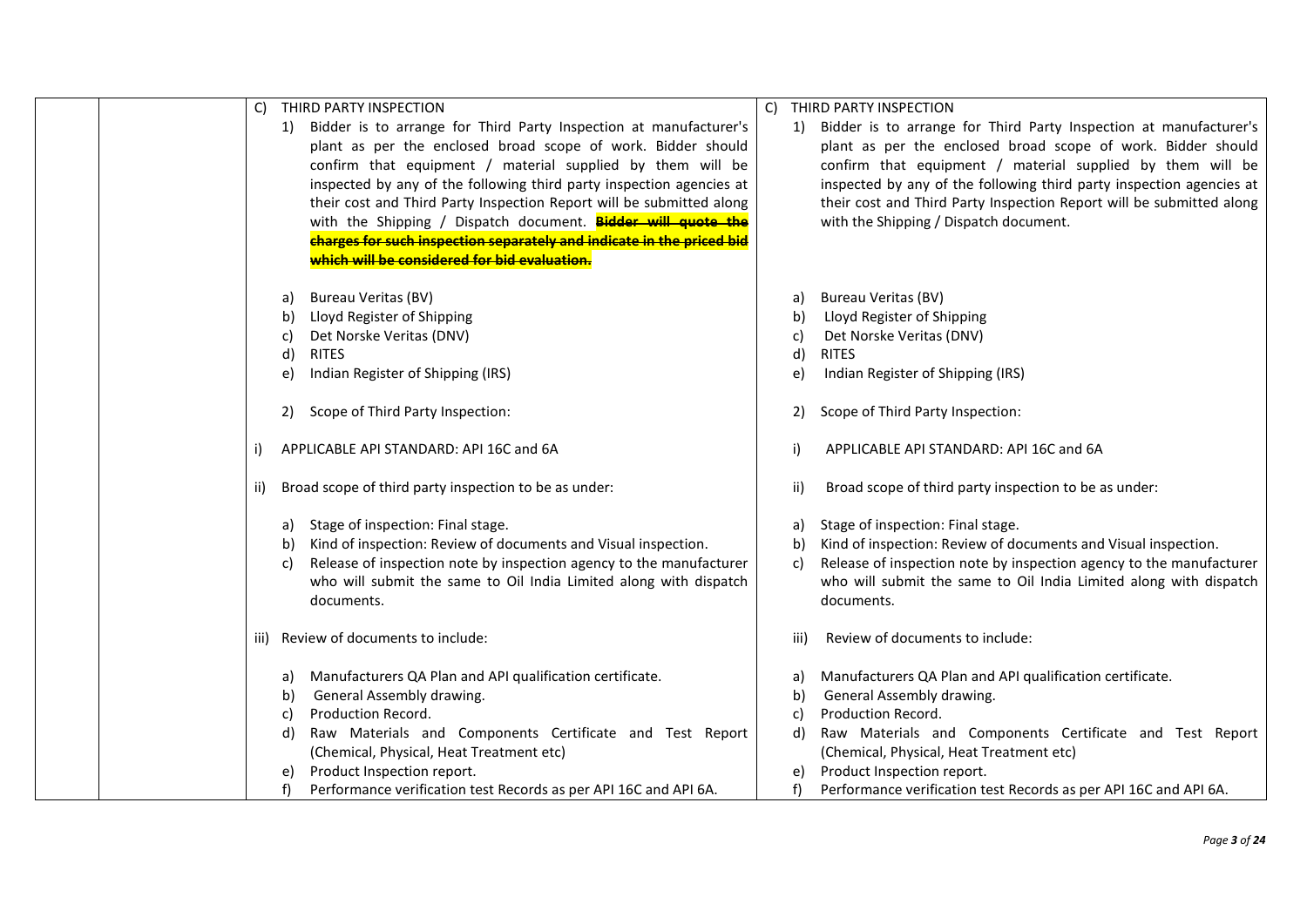|   |                      | iv) Visual inspection to include:<br>Visual inspection to include:<br>iv)                                                                                |
|---|----------------------|----------------------------------------------------------------------------------------------------------------------------------------------------------|
|   |                      | Overall Visual and Dimensional Inspection.<br>a)                                                                                                         |
|   |                      | Overall Visual and Dimensional Inspection.<br>Verify the material and components are brand new and recently<br>b)<br>a)                                  |
|   |                      | b) Verify the material and components are brand new and recently<br>manufactured.                                                                        |
|   |                      | manufactured.<br>Verify that the item is in accordance with the PO specification and<br>C)                                                               |
|   |                      | Verify that the item is in accordance with the PO specification and<br>API monogrammed, as applicable.<br>C)                                             |
|   |                      | API monogrammed.                                                                                                                                         |
|   |                      | Witness final testing / performance testing (pressure testing) as per<br>d) Witness final testing / performance testing (pressure testing) as per<br>d)  |
|   |                      | API 16C and API 6A certification and submission of the records.<br>API 16C and API 6A certification and submission of the records.                       |
| 6 | <b>ITEM NO. 40</b>   | <b>TECHNICAL SPECIFICATION</b><br><b>TECHNICAL SPECIFICATION</b>                                                                                         |
|   |                      |                                                                                                                                                          |
|   | $3.1/16''$ x 10M     | A) FLEXIBLE STAINLESS STEEL HOSE FOR CHOKE AND KILL LINES<br>A) FLEXIBLE STAINLESS STEEL HOSE FOR CHOKE AND KILL LINES                                   |
|   | (10,000 psi) 66 feet | Conforming to API Spec. 16C, FSL-3 as per the following minimum<br>Conforming to API Spec. 16C, FSL-3 as per the following minimum                       |
|   | Length SS Flexible   | specifications:<br>specifications:                                                                                                                       |
|   | Steel Hose.          |                                                                                                                                                          |
|   |                      | Working Pressure: 10,000 PSI (703.07 kg / Cm2) Minimum<br>Working Pressure: 10,000 PSI (703.07 kg / Cm2) Minimum<br>1)<br>1)                             |
|   |                      | Test Pressure: 15,000 PSI (1054.60 kg / Cm2) Minimum<br>Test Pressure: 15,000 PSI (1054.60 kg / Cm2) Minimum<br>2)<br>2)                                 |
|   |                      | Burst Pressure: 22,500 PSI (1581.91 kg / Cm2) Minimum<br>Burst Pressure: 22,500 PSI (1581.91 kg / Cm2) Minimum<br>3)<br>3)                               |
|   |                      | ID: 3 inches (76.20 mm) Minimum<br>ID: 3 inches (76.20 mm) Minimum<br>4)<br>4)                                                                           |
|   |                      | OD: 5 inches to 6 inches (127.00 mm - 152.40 mm)<br>OD: 5 inches to 6 inches (127.00 mm - 152.40 mm)<br>5)<br>5)                                         |
|   |                      | Length: 66 feet. $(-0)$ + 2 ft.)<br>Length: 66 feet. $(-0)$ + 2 ft.)<br>6)<br>6)                                                                         |
|   |                      | Service Temp. Range: - 20 Deg. C to 100 Deg. C (Minimum range)<br>Service Temp. Range: - 20 Deg. C to 100 Deg. C (Minimum range)<br>7)<br>7)             |
|   |                      | Minimum Bending Radius: 0.88m (for storage) & 1.32m (In service)<br>Minimum Bending Radius: 0.88m (for storage) & 1.32m (In service)<br>8)<br>8)         |
|   |                      | Weight: Maximum 49.9 kg/m (in air empty)<br>Weight: Maximum 49.9 kg/m (in air empty)<br>9)<br>9)                                                         |
|   |                      | 10) End connection: API 3.1/16" x 6BX flanged x 10000 psi with BX-154<br>10) End connection: API 3.1/16" x 6BX flanged x 10000 psi with BX-154           |
|   |                      | Stainless Steel / Inconel 625 lined Ring Groove and API 6A<br>Stainless Steel / Inconel 625 lined Ring Groove (both End connectors                       |
|   |                      | <b>monogrammed</b> (both End connectors should be of built-in integral<br>should be of built-in integral either epoxy coflaxip type, ni-kanigen /        |
|   |                      | either epoxy coflaxip type, ni-kanigen / nikaflex treated against<br>nikaflex treated against corrosion or H2S resistant).                               |
|   |                      | corrosion or H2S resistant).                                                                                                                             |
|   |                      | 11) Protection: Full length stainless steel outer wrap for extra mechanical<br>11) Protection: Full length stainless steel outer wrap for extra          |
|   |                      | mechanical protection.<br>protection.                                                                                                                    |
|   |                      | 12) Handling: Lifting / handling collar at each end with safety clamps and<br>12) Handling: Lifting / handling collar at each end with safety clamps and |
|   |                      | chains for easier handling.<br>chains for easier handling.                                                                                               |
|   |                      | 13) Additional Certification: NACE MR0175 latest revision/ISO 15156 FOR<br>13) Additional Certification: NACE MR0175 latest revision/ISO 15156 FOR       |
|   |                      | THE COUPLINGS AND LLOYD'S FIRE TEST OD/1000/499 FOR THE<br>THE COUPLINGS AND LLOYD'S FIRE TEST OD/1000/499 FOR THE                                       |
|   |                      | HOSE (Bidder to categorically confirm compliance of the same).<br>HOSE (Bidder to categorically confirm compliance of the same).                         |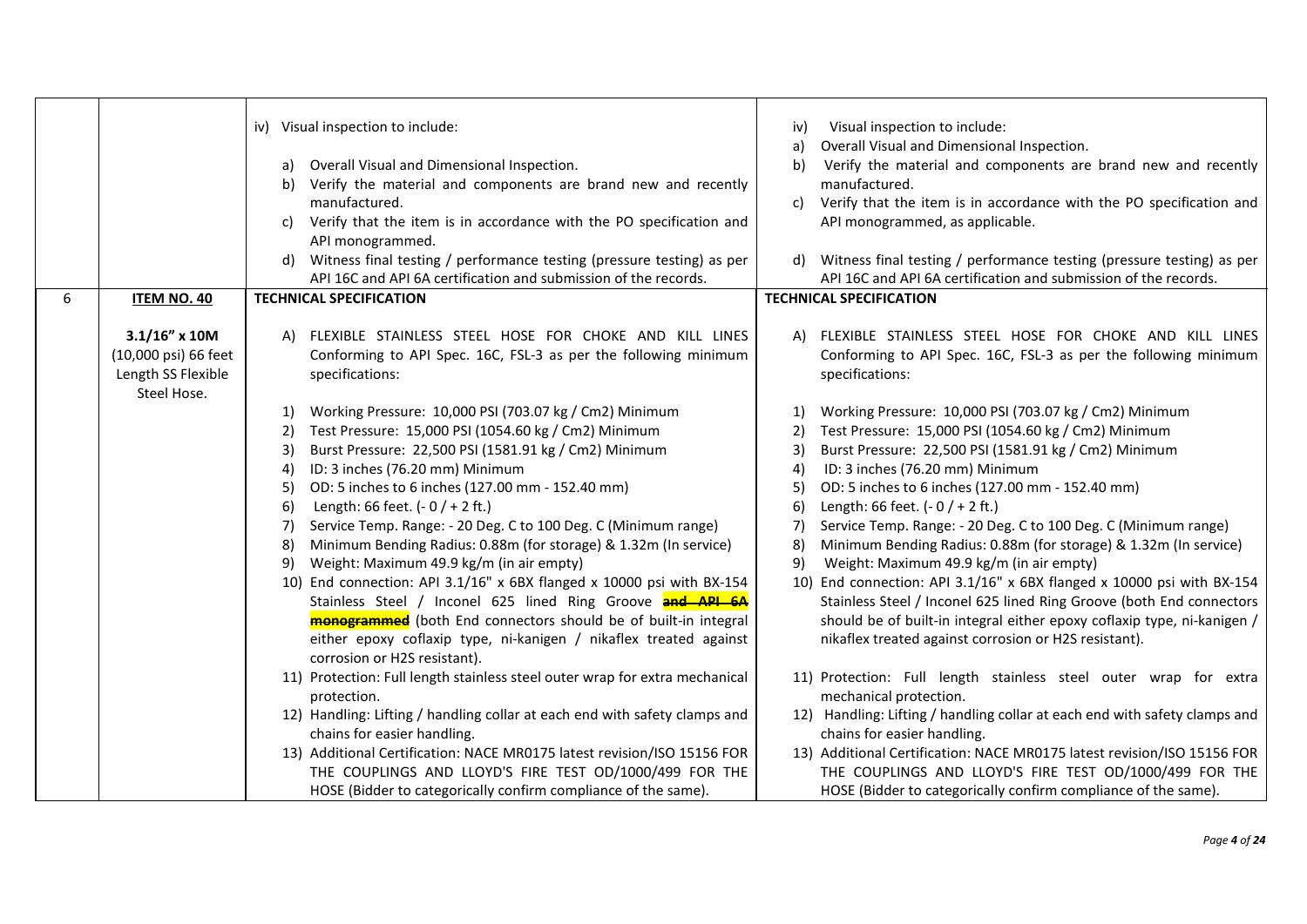| 14) High Temperature Exposure/Survival @ 177 Deg C (internal in a kick<br>situation) As Per API 16C B.12.5.2.<br>15) Safety Clamps (2 nos), Lifting Collar Double Eyed (2 nos) and Safety<br>Chain c/w Shackles on Each End (2 nos x 8 ft long) for each unit.                                                                                                                                                                                                                                                                                 | 14) High Temperature Exposure/Survival @ 177 Deg C (internal in a kick<br>situation) As Per API 16C B.12.5.2.<br>15) Safety Clamps (2 nos), Lifting Collar Double Eyed (2 nos) and Safety<br>Chain c/w Shackles on Each End (2 nos x 8 ft long) for each unit.                                                                                                                                  |  |  |
|------------------------------------------------------------------------------------------------------------------------------------------------------------------------------------------------------------------------------------------------------------------------------------------------------------------------------------------------------------------------------------------------------------------------------------------------------------------------------------------------------------------------------------------------|-------------------------------------------------------------------------------------------------------------------------------------------------------------------------------------------------------------------------------------------------------------------------------------------------------------------------------------------------------------------------------------------------|--|--|
| NOTE: Ends to be terminated with API 3.1/16" x 6BX flanges with BX-154<br>Stainless Steel / Inconel 625 lined Ring Groove and API 6A monogrammed,<br>full length stainless steel outer wrap and lifting collars at each end with safety<br>clamps and chains for easier handling. Ends should be suitably protected to<br>prevent damage during shipment.                                                                                                                                                                                      | NOTE: Ends to be terminated with API 3.1/16" x 6BX flanges with BX-154<br>Stainless Steel / Inconel 625 lined Ring Groove, full length stainless steel outer<br>wrap and lifting collars at each end with safety clamps and chains for easier<br>handling. Ends should be suitably protected to prevent damage during<br>shipment.                                                              |  |  |
| ACCESSORIES FOR THE ABOVE (For each hose):<br>B)                                                                                                                                                                                                                                                                                                                                                                                                                                                                                               | ACCESSORIES FOR THE ABOVE (For each hose):<br>B)                                                                                                                                                                                                                                                                                                                                                |  |  |
| Gasket, ring joint BX-154: 2 numbers for each hose<br>1)<br>Studs with two Hexagonal Nuts, size- 1" x 7.1/4", cadmium plated: 16<br>2)<br>numbers for each Hose                                                                                                                                                                                                                                                                                                                                                                                | Gasket, ring joint BX-154: 2 numbers for each hose<br>1)<br>Studs with two Hexagonal Nuts, size- 1" x 7.1/4", cadmium plated: 16<br>2)<br>numbers for each Hose                                                                                                                                                                                                                                 |  |  |
| Torque Wrenches for item (2) above: 2 numbers for each Hose<br>3)<br>THIRD PARTY INSPECTION<br>C)                                                                                                                                                                                                                                                                                                                                                                                                                                              | Torque Wrenches for item (2) above: 2 numbers for each Hose<br>3)<br>THIRD PARTY INSPECTION<br>C)                                                                                                                                                                                                                                                                                               |  |  |
| Bidder is to arrange for Third Party Inspection at manufacturer's<br>1)<br>plant as per the enclosed broad scope of work. Bidder should<br>confirm that equipment / material supplied by them will be<br>inspected by any of the following third party inspection agencies at<br>their cost and Third Party Inspection Report will be submitted along<br>with the Shipping / Dispatch document. Bidder will quote the<br>charges for such inspection separately and indicate in the priced bid<br>which will be considered for bid evaluation. | Bidder is to arrange for Third Party Inspection at manufacturer's<br>1)<br>plant as per the enclosed broad scope of work. Bidder should<br>confirm that equipment / material supplied by them will be<br>inspected by any of the following third party inspection agencies at<br>their cost and Third Party Inspection Report will be submitted along<br>with the Shipping / Dispatch document. |  |  |
| <b>Bureau Veritas (BV)</b><br>a)<br>Lloyd Register of Shipping<br>b)<br>Det Norske Veritas (DNV)<br>c)<br>d)<br><b>RITES</b><br>Indian Register of Shipping (IRS)<br>e)                                                                                                                                                                                                                                                                                                                                                                        | <b>Bureau Veritas (BV)</b><br>a)<br>Lloyd Register of Shipping<br>b)<br>Det Norske Veritas (DNV)<br>c)<br><b>RITES</b><br>d)<br>Indian Register of Shipping (IRS)<br>e)                                                                                                                                                                                                                         |  |  |
| Scope of Third Party Inspection:<br>D)                                                                                                                                                                                                                                                                                                                                                                                                                                                                                                         | Scope of Third Party Inspection:<br>2)                                                                                                                                                                                                                                                                                                                                                          |  |  |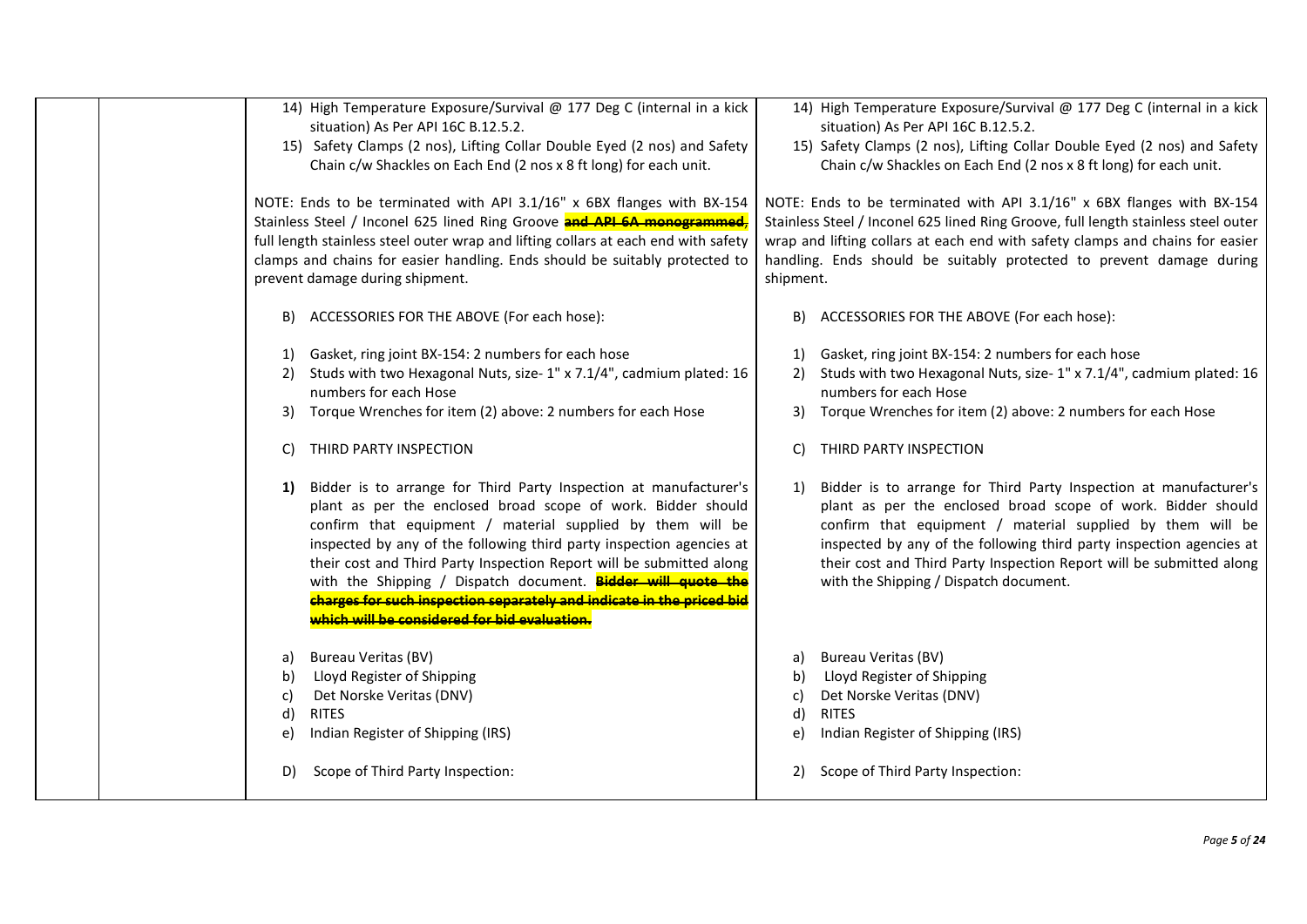|                |                        | APPLICABLE API STANDARD: API 16C and 6A<br>i)                                                                                                                | APPLICABLE API STANDARD: API 16C and 6A<br>i)                                                                                                                |
|----------------|------------------------|--------------------------------------------------------------------------------------------------------------------------------------------------------------|--------------------------------------------------------------------------------------------------------------------------------------------------------------|
|                |                        | Broad scope of third party inspection to be as under:<br>ii)                                                                                                 | Broad scope of third party inspection to be as under:<br>ii)                                                                                                 |
|                |                        | Stage of inspection: Final stage.<br>a)<br>Kind of inspection: Review of documents and Visual inspection.<br>b)                                              | Stage of inspection: Final stage.<br>a)<br>Kind of inspection: Review of documents and Visual inspection.<br>b)                                              |
|                |                        | Release of inspection note by inspection agency to the manufacturer<br>c)<br>who will submit the same to Oil India Limited along with dispatch<br>documents. | Release of inspection note by inspection agency to the manufacturer<br>C)<br>who will submit the same to Oil India Limited along with dispatch<br>documents. |
|                |                        | Review of documents to include:<br>iii)                                                                                                                      | iii) Review of documents to include:                                                                                                                         |
|                |                        | Manufacturers QA Plan and API qualification certificate.<br>a)<br>General Assembly drawing.<br>b)                                                            | Manufacturers QA Plan and API qualification certificate.<br>a)<br>General Assembly drawing.<br>b)                                                            |
|                |                        | Production Record.<br>c)                                                                                                                                     | Production Record.<br>C)                                                                                                                                     |
|                |                        | Raw Materials and Components Certificate and Test Report<br>d)                                                                                               | Raw Materials and Components Certificate and Test Report<br>d)                                                                                               |
|                |                        | (Chemical, Physical, Heat Treatment etc)                                                                                                                     | (Chemical, Physical, Heat Treatment etc)                                                                                                                     |
|                |                        | Product Inspection report.<br>e)                                                                                                                             | Product Inspection report.<br>e)                                                                                                                             |
|                |                        | Performance verification test Records as per API 16C and API 6A.<br>f)                                                                                       | Performance verification test Records as per API 16C and API 6A.<br>f)                                                                                       |
|                |                        | Visual inspection to include:<br>iv)                                                                                                                         | iv) Visual inspection to include:                                                                                                                            |
|                |                        | Overall Visual and Dimensional Inspection.<br>a)                                                                                                             | Overall Visual and Dimensional Inspection.                                                                                                                   |
|                |                        | Verify the material and components are brand new and recently<br>b)<br>manufactured.                                                                         | Verify the material and components are brand new and recently<br>b)<br>manufactured.                                                                         |
|                |                        | Verify that the item is in accordance with the PO specification and<br>C)<br>API monogrammed.                                                                | Verify that the item is in accordance with the PO specification and<br>c)<br>API monogrammed, as applicable.                                                 |
|                |                        | Witness final testing / performance testing (pressure testing) as per<br>d)<br>API 16C and API 6A certification and submission of the records.               | Witness final testing / performance testing (pressure testing) as per<br>d)<br>API 16C and API 6A certification and submission of the records.               |
|                |                        |                                                                                                                                                              |                                                                                                                                                              |
|                | <b>ITEM NO. 10</b>     | 3.1/16" X 10 M FLEXIBLE STEEL HOSES FOR CHOKE MANIFOLD                                                                                                       | 3.1/16" X 10 M FLEXIBLE STEEL HOSES FOR CHOKE MANIFOLD                                                                                                       |
|                | $3.1/16''$ X 10 M      | A) FLEXIBLE STAINLESS STEEL HOSE FOR CHOKE AND KILL LINES conforming                                                                                         | A) FLEXIBLE STAINLESS STEEL HOSE FOR CHOKE AND KILL LINES conforming                                                                                         |
| $\overline{7}$ | <b>FLEXIBLE STEEL</b>  | to API Spec. 16C, FSL-3 as per the following minimum specifications:                                                                                         | to API Spec. 16C, FSL-3 as per the following minimum specifications:                                                                                         |
|                | <b>HOSES FOR CHOKE</b> |                                                                                                                                                              |                                                                                                                                                              |
|                | <b>MANIFOLD</b>        | Working Pressure: 10,000 PSI (703.07 kg / Cm2) Minimum<br><sup>1</sup>                                                                                       | Working Pressure: 10,000 PSI (703.07 kg / Cm2) Minimum<br>1)                                                                                                 |
|                |                        | Test Pressure: 15,000 PSI (1054.60 kg / Cm2) Minimum<br>2)                                                                                                   | Test Pressure: 15,000 PSI (1054.60 kg / Cm2) Minimum<br>2)                                                                                                   |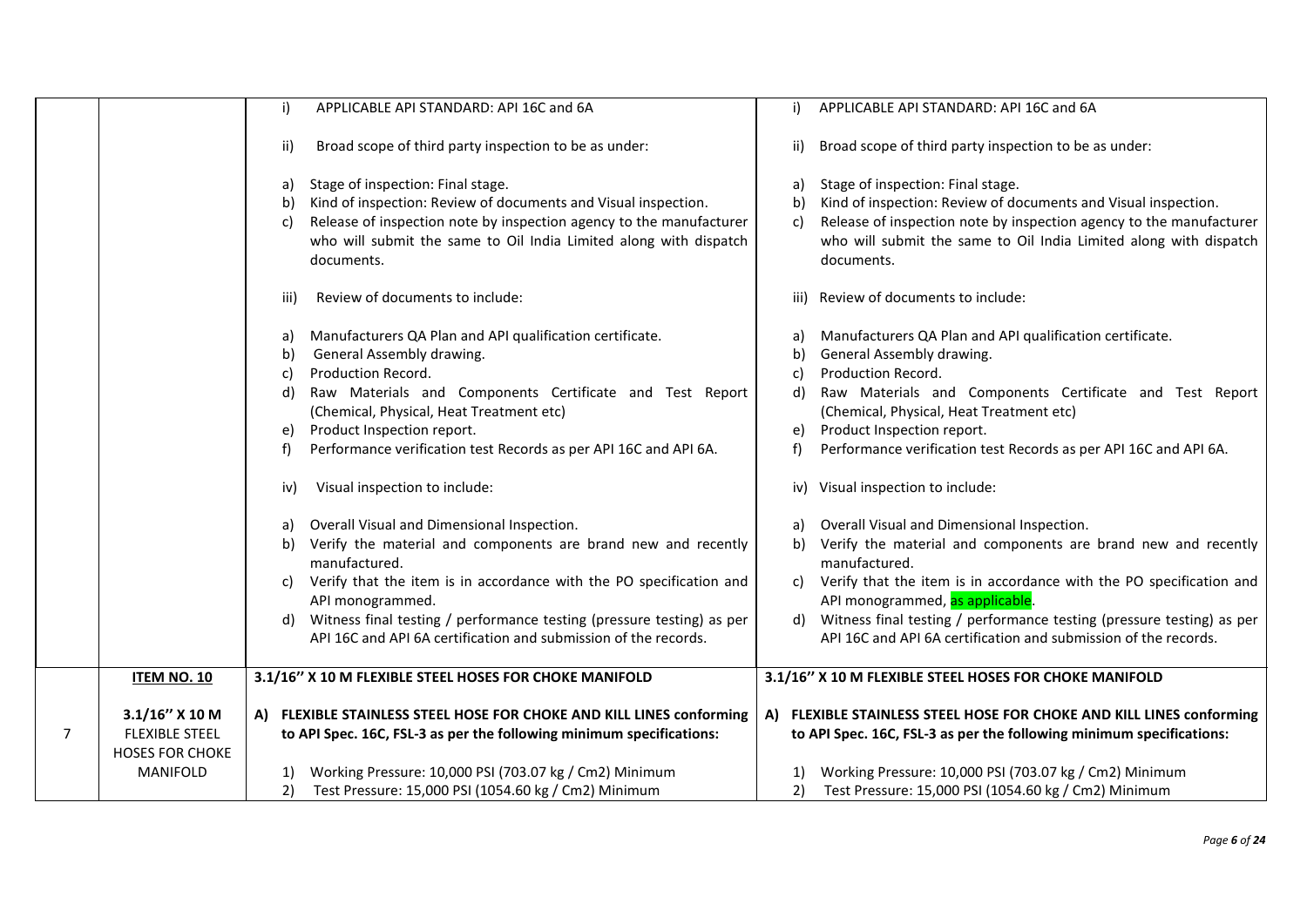|  | Burst Pressure: 22,500 PSI (1581.91 kg / Cm2) Minimum<br>3)                          | Burst Pressure: 22,500 PSI (1581.91 kg / Cm2) Minimum<br>3)                     |
|--|--------------------------------------------------------------------------------------|---------------------------------------------------------------------------------|
|  | ID: 3 inches (76.20 mm) Minimum<br>4)                                                | ID: 3 inches (76.20 mm) Minimum<br>4)                                           |
|  | OD: 5 inches to 6 inches (127.00 mm - 152.40 mm)<br>5)                               | OD: 5 inches to 6 inches (127.00 mm - 152.40 mm)<br>5)                          |
|  | Length: 66 feet. $(-0/+2$ ft.)<br>6)                                                 | Length: 66 feet. $(-0/+2$ ft.)<br>6)                                            |
|  | Service Temp. Range: - 20 Deg. C to 100 Deg. C (Minimum range)<br>7)                 | Service Temp. Range: - 20 Deg. C to 100 Deg. C (Minimum range)<br>7)            |
|  | Minimum Bending Radius: 0.88m (for storage) & 1.32m (In service)<br>8)               | Minimum Bending Radius: 0.88m (for storage) & 1.32m (In service)<br>8)          |
|  | Weight: Maximum 49.9 kg/m (in air empty)<br>9)                                       | Weight: Maximum 49.9 kg/m (in air empty)<br>9)                                  |
|  | 10) End connection: API 3.1/16" x 6BX flanged x 10000 psi with BX-154                | 10) End connection: API 3.1/16" x 6BX flanged x 10000 psi with BX-154           |
|  | Stainless Steel/Inconel 625 lined Ring Groove and <b>API 6A</b>                      | Stainless Steel/Inconel 625 lined Ring Groove and (both End                     |
|  | <b>monogrammed</b> (both End connectors should be of built-in integral               | connectors should be of built-in integral either epoxy coflaxip type,           |
|  | either epoxy coflaxip type, nikanigen/nikaflex treated against                       | nikanigen/nikaflex treated against corrosion or H2S resistant).                 |
|  | corrosion or H2S resistant).                                                         |                                                                                 |
|  | 11) Protection: Full length stainless steel outer wrap for extra mechanical          | 11) Protection: Full length stainless steel outer wrap for extra                |
|  | protection.                                                                          | mechanical protection.                                                          |
|  | 12) Handling: Lifting / handling collar at each end with safety clamps and           | 12) Handling: Lifting / handling collar at each end with safety clamps and      |
|  | chains for easier handling.                                                          | chains for easier handling.                                                     |
|  | 13) Additional Certification: NACE MR0175 latest revision/ISO 15156 FOR              | 13) Additional Certification: NACE MR0175 latest revision/ISO 15156 FOR         |
|  | THE COUPLINGS AND LLOYD'S FIRE TEST OD/1000/499 FOR THE                              | THE COUPLINGS AND LLOYD'S FIRE TEST OD/1000/499 FOR THE                         |
|  | HOSE for Minimum 30 minutes (Bidder to categorically confirm                         | HOSE for Minimum 30 minutes (Bidder to categorically confirm                    |
|  | compliance of the same).                                                             | compliance of the same).                                                        |
|  | 14) High Temperature Exposure/Survival @ 170 Deg C (internal in a kick               | 14) High Temperature Exposure/Survival @ 170 Deg C (internal in a kick          |
|  | situation) as per API 16C 10.5.2.                                                    | situation) as per API 16C 10.5.2.                                               |
|  | 15) Safety Clamps (2 nos), Lifting Collar Double Eyed (2 nos) and Safety             | 15) Safety Clamps (2 nos), Lifting Collar Double Eyed (2 nos) and Safety        |
|  | Chain c/w Shackles on Each End (2 nos x 8 ft long) for each unit.                    | Chain c/w Shackles on Each End (2 nos x 8 ft long) for each unit.               |
|  |                                                                                      |                                                                                 |
|  | NOTE: Ends to be terminated with API 3.1/16" x 6BX flanges with BX-154               | NOTE: Ends to be terminated with API 3.1/16" x 6BX flanges with BX-154          |
|  | Stainless Steel / Inconel 625 lined Ring Groove and <b>API 6A monogrammed</b> , full | Stainless Steel / Inconel 625 lined Ring Groove and full length stainless steel |
|  | length stainless steel outer wrap and lifting collars at each end with safety        | outer wrap and lifting collars at each end with safety clamps and chains for    |
|  | clamps and chains for easier handling. Ends should be suitably protected to          | easier handling. Ends should be suitably protected to prevent damage during     |
|  | prevent damage during shipment.                                                      | shipment.                                                                       |
|  |                                                                                      |                                                                                 |
|  | B) ACCESSORIES FOR THE ABOVE (For each hose):                                        | B) ACCESSORIES FOR THE ABOVE (For each hose):                                   |
|  | Gasket, ring joint BX-154: 2 numbers for each hose<br>1)                             | Gasket, ring joint BX-154: 2 numbers for each hose.<br>1)                       |
|  | Studs with two Hexagonal Nuts, size- 1" x 7.1/4", cadmium plated:<br>2)              | Studs with two Hexagonal Nuts, size- 1" x 7.1/4", cadmium plated: 16<br>2)      |
|  | 16 numbers for each Hose                                                             | numbers for each Hose                                                           |
|  | 3) Torque Wrenches for item (2) above: 2 numbers for each Hose                       | 3) Torque Wrenches for item (2) above: 2 numbers for each Hose                  |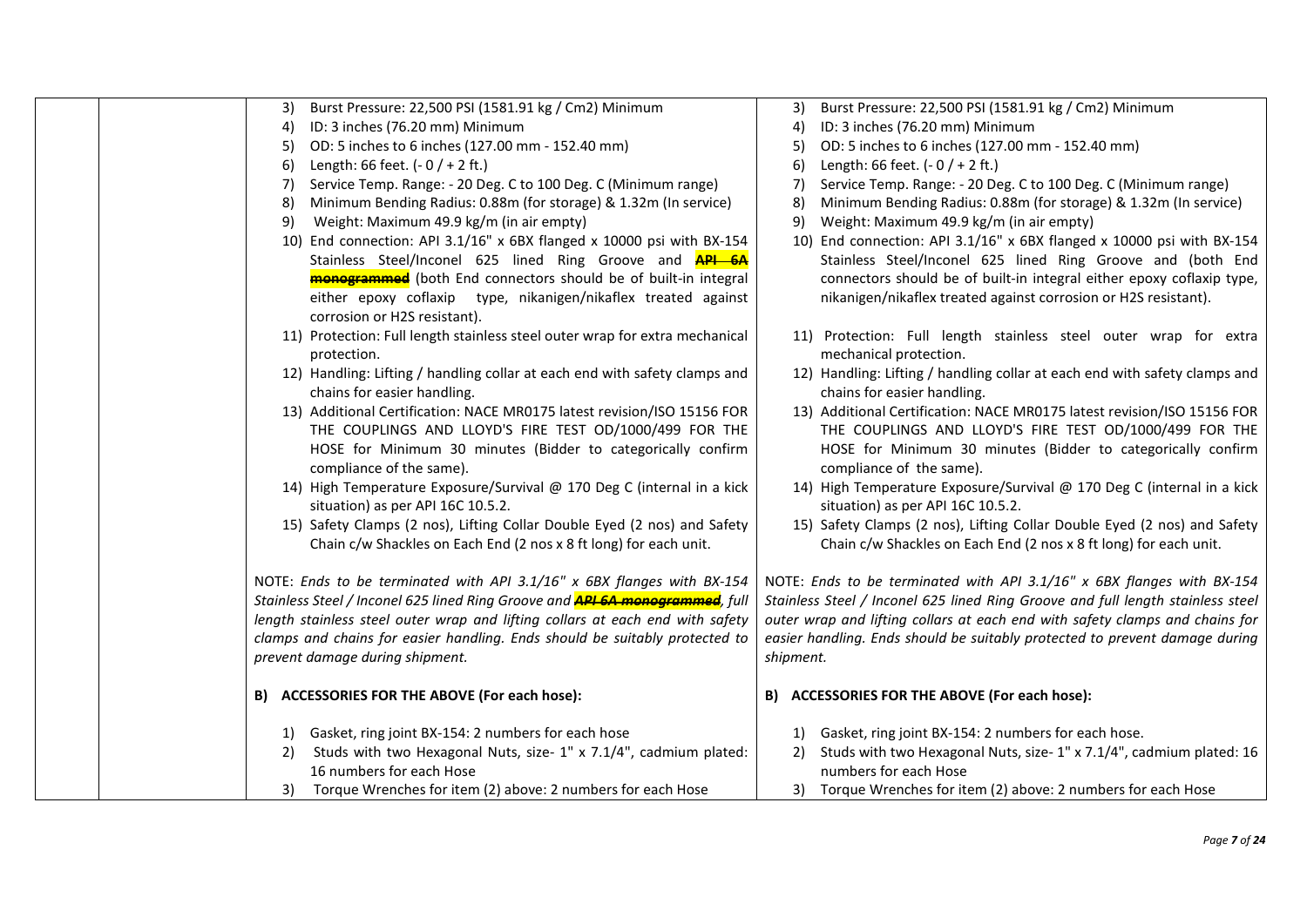| C)<br>1)                                   | THIRD PARTY INSPECTION<br>Bidder is to arrange for Third Party Inspection at manufacturer's<br>plant as per the enclosed broad scope of work. Bidder should<br>confirm that equipment / material supplied by them will be<br>inspected by any of the following third party inspection agencies at<br>their cost and Third Party Inspection Report will be submitted along<br>with the Shipping / Dispatch document. Bidder will quote the<br>charges for such inspection separately and indicate in the priced bid<br>which will be considered for bid evaluation. | C)<br>1)                                  | THIRD PARTY INSPECTION<br>Bidder is to arrange for Third Party Inspection at<br>manufacturer's plant as per the enclosed broad scope of work.<br>Bidder should confirm that equipment / material supplied by them<br>will be inspected by any of the following third party inspection<br>agencies at their cost and Third Party Inspection Report will be<br>submitted along with the Shipping / Dispatch document. |
|--------------------------------------------|--------------------------------------------------------------------------------------------------------------------------------------------------------------------------------------------------------------------------------------------------------------------------------------------------------------------------------------------------------------------------------------------------------------------------------------------------------------------------------------------------------------------------------------------------------------------|-------------------------------------------|---------------------------------------------------------------------------------------------------------------------------------------------------------------------------------------------------------------------------------------------------------------------------------------------------------------------------------------------------------------------------------------------------------------------|
| a)<br>b)<br>C)<br><b>RITES</b><br>d)<br>e) | <b>Bureau Veritas (BV)</b><br>Lloyd Register of Shipping<br>Det Norske Veritas (DNV)<br>Indian Register of Shipping (IRS)                                                                                                                                                                                                                                                                                                                                                                                                                                          | a)<br>b)<br>C)<br>d)<br>e)                | <b>Bureau Veritas (BV)</b><br>Lloyd Register of Shipping<br>Det Norske Veritas (DNV)<br><b>RITES</b><br>Indian Register of Shipping (IRS)                                                                                                                                                                                                                                                                           |
| 2)<br>i)                                   | Scope of Third Party Inspection:<br>APPLICABLE API STANDARD: API 16C and 6A                                                                                                                                                                                                                                                                                                                                                                                                                                                                                        | 2)                                        | Scope of Third Party Inspection:<br>APPLICABLE API STANDARD: API 16C and 6A                                                                                                                                                                                                                                                                                                                                         |
| ii)<br>a)<br>b)<br>C)                      | Broad scope of third party inspection to be as under:<br>Stage of inspection: Final stage.<br>Kind of inspection: Review of documents and Visual inspection.<br>Release of inspection note by inspection agency to the manufacturer<br>who will submit the same to Oil India Limited along with dispatch<br>documents.                                                                                                                                                                                                                                             | ii)<br>a)<br>b)<br>c)                     | Broad scope of third party inspection to be as under:<br>Stage of inspection: Final stage.<br>Kind of inspection: Review of documents and Visual inspection.<br>Release of inspection note by inspection agency to the manufacturer<br>who will submit the same to Oil India Limited along with dispatch<br>documents.                                                                                              |
| iii)<br>a)<br>b)<br>C)<br>d)<br>e)<br>iv)  | Review of documents to include:<br>Manufacturers QA Plan and API qualification certificate.<br>General Assembly drawing.<br>Production Record.<br>Raw Materials and Components Certificate and Test Report<br>(Chemical, Physical, Heat Treatment etc)<br>Product Inspection report.<br>Performance verification test Records as per API 16C and API 6A.<br>Visual inspection to include:                                                                                                                                                                          | iii)<br>a)<br>b)<br>C)<br>d)<br>e)<br>iv) | Review of documents to include:<br>Manufacturers QA Plan and API qualification certificate.<br>General Assembly drawing.<br>Production Record.<br>Raw Materials and Components Certificate and Test Report<br>(Chemical, Physical, Heat Treatment etc)<br>Product Inspection report.<br>Performance verification test Records as per API 16C and API 6A.<br>Visual inspection to include:                           |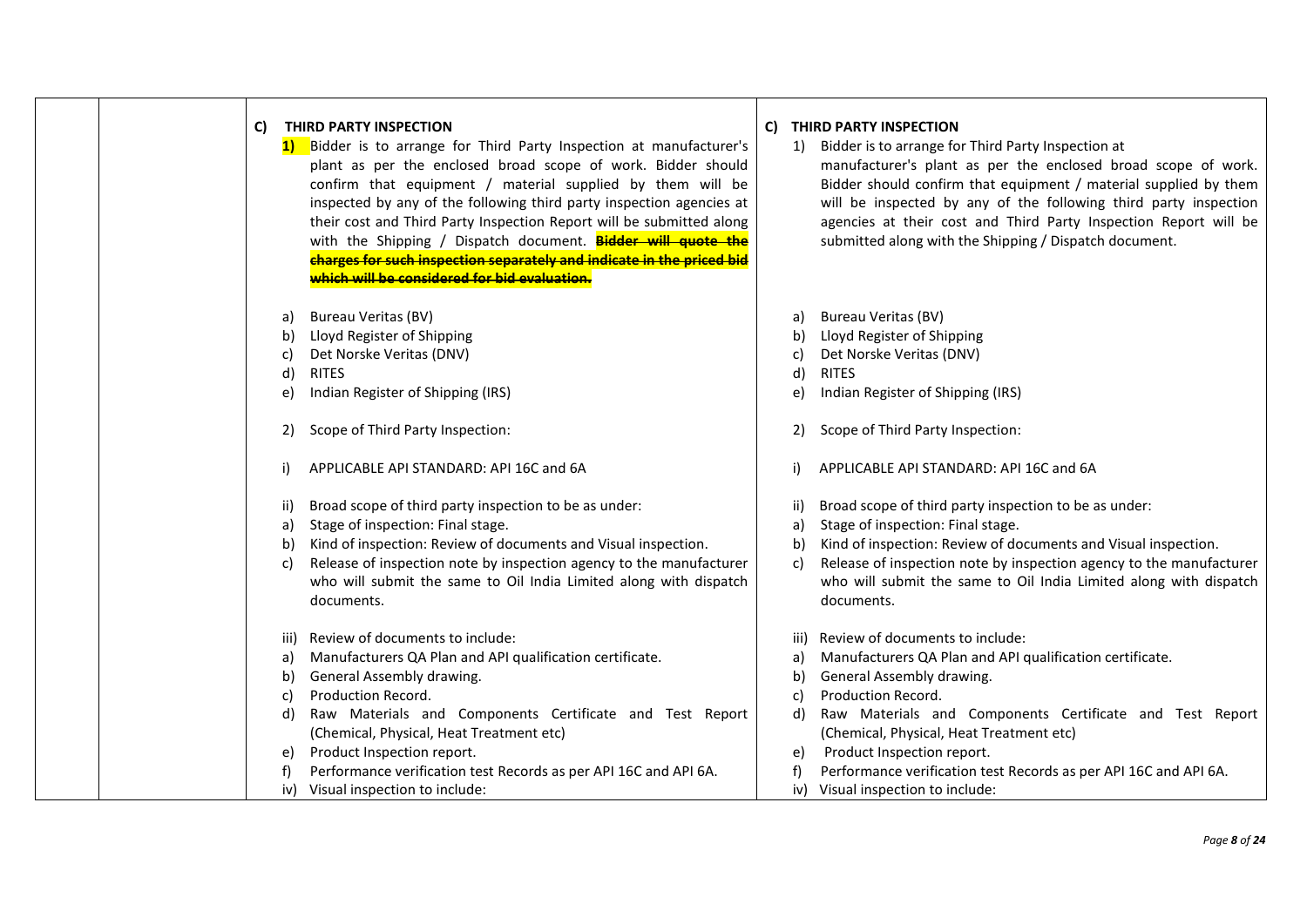|   |                        | Overall Visual and Dimensional Inspection.<br>a)                                                  | Overall Visual and Dimensional Inspection.<br>a)                            |
|---|------------------------|---------------------------------------------------------------------------------------------------|-----------------------------------------------------------------------------|
|   |                        | Verify the material and components are brand new and<br>b)                                        | Verify the material and components are brand new and recently<br>b)         |
|   |                        | recently manufactured.                                                                            | manufactured.                                                               |
|   |                        | Verify that the item is in accordance with the PO specification and<br>C)                         | Verify that the item is in accordance with the PO specification and<br>C)   |
|   |                        | API monogrammed.                                                                                  | API monogrammed, as applicable.                                             |
|   |                        | Witness final testing / performance testing (pressure testing) as per<br>d)                       | Witness final testing / performance testing (pressure testing) as per<br>d) |
|   |                        | API 16C and API 6A certification and submission of the records.                                   | API 16C and API 6A certification and submission of the records.             |
|   |                        |                                                                                                   |                                                                             |
|   | <b>ITEM NO. 20</b>     | 3.1/8" X 5 M FLEXIBLE STEEL HOSES FOR CHOKE MANIFOLD                                              | 3.1/8" X 5 M FLEXIBLE STEEL HOSES FOR CHOKE MANIFOLD                        |
| 8 |                        |                                                                                                   |                                                                             |
|   | $3.1/8''$ X 5 M        | FLEXIBLE STAINLESS STEEL HOSE FOR CHOKE AND KILL LINES<br>A)                                      | A)<br>FLEXIBLE STAINLESS STEEL HOSE FOR CHOKE AND KILL LINES                |
|   | <b>FLEXIBLE STEEL</b>  | Conforming to API Spec. 16C, FSL-3 as per the following minimum                                   | Conforming to API Spec. 16C, FSL-3 as per the following minimum             |
|   | <b>HOSES FOR CHOKE</b> | specifications:                                                                                   | specifications:                                                             |
|   | MANIFOLD               |                                                                                                   |                                                                             |
|   |                        | Working Pressure: 5,000 PSI (351.53 kg / Cm2) Minimum<br>1)                                       | Working Pressure: 5,000 PSI (351.53 kg / Cm2) Minimum                       |
|   |                        | Test Pressure: 7,500 PSI (527.30 kg / Cm2) Minimum<br>2)                                          | Test Pressure: 7,500 PSI (527.30 kg / Cm2) Minimum<br>2)                    |
|   |                        | Burst Pressure: 12,500 PSI (878.84 kg / Cm2) Minimum<br>3)                                        | Burst Pressure: 11,250 PSI (792.25kg / Cm2) Minimum<br>3)                   |
|   |                        | ID: 3 inches (76.20 mm) Minimum<br>4)                                                             | ID: 3 inches (76.20 mm) Minimum<br>4)                                       |
|   |                        | OD: 5 inches to 6 inches (127.00 mm - 152.40 mm)<br>5)                                            | OD: 5 inches to 6 inches (127.00 mm - 152.40 mm)<br>5)                      |
|   |                        | Length: 66 feet. $(-0/+2$ ft.)<br>6)                                                              | Length: 66 feet. $(-0/+2$ ft.)<br>6)                                        |
|   |                        | Service Temp. Range: - 20 Deg. C to 100 Deg. C (Minimum range)<br>7)                              | Service Temp. Range: - 20 Deg. C to 100 Deg. C (Minimum range)<br>7)        |
|   |                        | Minimum Bending Radius: 0.83m (for storage) & 1.32m (In service)<br>8)                            | Minimum Bending Radius: 0.83m (for storage) & 1.32m (In service)<br>8)      |
|   |                        | Weight: Maximum 50.0 kg/m (in air empty)<br>9)                                                    | Weight: Maximum 50.0 kg/m (in air empty)<br>9)                              |
|   |                        | 10) End connection : API 3.1/8" x 6B flanged x 5000 psi with RX-35                                | 10) End connection : API 3.1/8" x 6B flanged x 5000 psi with RX-35          |
|   |                        | Stainless Steel / Inconel 625 lined Ring Groove and <b>API 6A</b>                                 | Stainless Steel / Inconel 625 lined Ring Groove and (both End               |
|   |                        | <b>monogrammed</b> (both End connectors should be of built-in integral                            | connectors should be of built-in integral either epoxy coflaxip type,       |
|   |                        | either epoxy coflaxip type, ni-kanigen / nikaflex treated against<br>corrosion or H#S resistant). | ni-kanigen / nikaflex treated against corrosion or H#S resistant).          |
|   |                        | 11) Protection: Full length stainless steel outer wrap for extra mechanical                       | 11) Protection: Full length stainless steel outer wrap for extra            |
|   |                        | protection.                                                                                       | mechanical protection.                                                      |
|   |                        | 12) Handling: Lifting / handling collar at each end with safety clamps and                        | 12) Handling: Lifting / handling collar at each end with safety clamps and  |
|   |                        | chains for easier handling.                                                                       | chains for easier handling.                                                 |
|   |                        | 13) Additional Certification: NACE MR0175 latest revision/ISO 15156 FOR                           | 13) Additional Certification: NACE MR0175 latest revision/ISO 15156 FOR     |
|   |                        | THE COUPLINGS AND LLOYD'S FIRE TEST OD/1000/499 FOR THE                                           | THE COUPLINGS AND LLOYD'S FIRE TEST OD/1000/499 FOR THE                     |
|   |                        | HOSE for Minimum 30 minutes (Bidder to categorically confirm                                      | HOSE for Minimum 30 minutes (Bidder to categorically confirm                |
|   |                        | compliance of the same).                                                                          | compliance of the same).                                                    |
|   |                        | 14) High Temperature Exposure/Survival @ 170 Deg C (internal in a kick                            | 14) High Temperature Exposure/Survival @ 170 Deg C (internal in a kick      |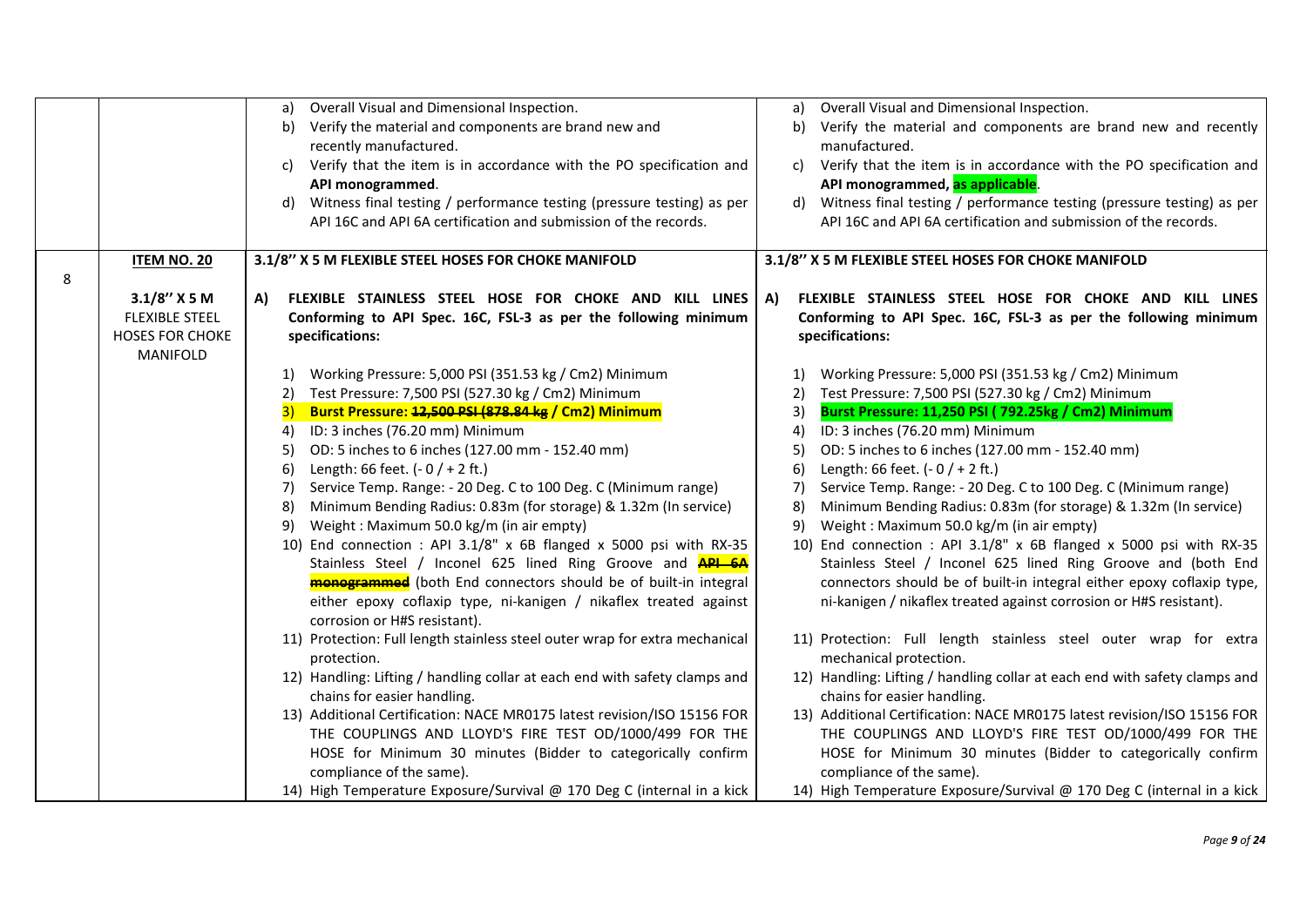|                                                                                                                                                                                                                                                                                                                                                                | situation) as per API 16C 10.5.2.<br>15) Safety Clamps (2 nos), Lifting Collar Double Eyed (2 nos) and Safety<br>Chain c/w Shackles on Each End (2 nos x 8 ft long) for each unit.                                                                                                                                                                                                                                                                                                                                                                                                    | situation) as per API 16C 10.5.2.<br>15) Safety Clamps (2 nos), Lifting Collar Double Eyed (2 nos) and Safety<br>Chain c/w Shackles on Each End (2 nos x 8 ft long) for each unit.                                                                                                                                                                                                                                              |  |
|----------------------------------------------------------------------------------------------------------------------------------------------------------------------------------------------------------------------------------------------------------------------------------------------------------------------------------------------------------------|---------------------------------------------------------------------------------------------------------------------------------------------------------------------------------------------------------------------------------------------------------------------------------------------------------------------------------------------------------------------------------------------------------------------------------------------------------------------------------------------------------------------------------------------------------------------------------------|---------------------------------------------------------------------------------------------------------------------------------------------------------------------------------------------------------------------------------------------------------------------------------------------------------------------------------------------------------------------------------------------------------------------------------|--|
| NOTE: Ends to be terminated with API 3.1/8" x 6B flanges with RX-35 Stainless<br>Steel / Inconel 625 lined Ring Groove and <b>API 6A monogrammed</b> , full length<br>stainless steel outer wrap and lifting collars at each end with safety clamps<br>and chains for easier handling. Ends should be suitably protected to prevent<br>damage during shipment. |                                                                                                                                                                                                                                                                                                                                                                                                                                                                                                                                                                                       | NOTE: Ends to be terminated with API 3.1/8" x 6B flanges with RX-35 Stainless<br>Steel / Inconel 625 lined Ring Groove and full length stainless steel outer wrap<br>and lifting collars at each end with safety clamps and chains for easier<br>handling. Ends should be suitably protected to prevent damage during<br>shipment.                                                                                              |  |
|                                                                                                                                                                                                                                                                                                                                                                | <b>ACCESSORIES FOR THE ABOVE (For each hose):</b><br>B)<br>Gasket, ring joint RX-35: 10 numbers for each hose<br>1)<br>Studs with two Hexagonal Nuts, size - 1.1/8" x 7.3/4", cadmium<br>2)<br>plated: 32 numbers for each Hose<br>Torque Wrenches for item (2) above: 04 numbers for each Hose<br>3)                                                                                                                                                                                                                                                                                 | <b>ACCESSORIES FOR THE ABOVE (For each hose):</b><br>B)<br>Gasket, ring joint RX-35: 10 numbers for each hose<br>1)<br>Studs with two Hexagonal Nuts, size - 1.1/8" x 7.3/4", cadmium<br>2)<br>plated: 32 numbers for each Hose<br>3) Torque Wrenches for item (2) above: 04 numbers for each Hose                                                                                                                              |  |
|                                                                                                                                                                                                                                                                                                                                                                | THIRD PARTY INSPECTION<br>C)<br>Bidder is to arrange for Third Party Inspection at manufacturer's<br>1)<br>plant as per the enclosed broad scope of work. Bidder should<br>confirm that equipment / material supplied by them will be<br>inspected by any of the following third party inspection agencies at<br>their cost and Third Party Inspection Report will be submitted along<br>with the Shipping / Dispatch document. <b>Bidder will quote the</b><br>charges for such inspection separately and indicate in the priced bid<br>which will be considered for bid evaluation. | THIRD PARTY INSPECTION<br>C)<br>Bidder is to arrange for Third Party Inspection at manufacturer's<br>1)<br>plant as per the enclosed broad scope of work. Bidder should<br>confirm that equipment / material supplied by them will be<br>inspected by any of the following third party inspection agencies at<br>their cost and Third Party Inspection Report will be submitted along<br>with the Shipping / Dispatch document. |  |
|                                                                                                                                                                                                                                                                                                                                                                | <b>Bureau Veritas (BV)</b><br>a)<br>Lloyd Register of Shipping<br>b)                                                                                                                                                                                                                                                                                                                                                                                                                                                                                                                  | Bureau Veritas (BV)<br>a)<br>Lloyd Register of Shipping<br>b)<br>Det Norske Veritas (DNV)<br>c)                                                                                                                                                                                                                                                                                                                                 |  |
|                                                                                                                                                                                                                                                                                                                                                                | Det Norske Veritas (DNV)<br>C)<br><b>RITES</b><br>d)<br>Indian Register of Shipping (IRS)<br>e)<br>Scope of Third Party Inspection:<br>2)                                                                                                                                                                                                                                                                                                                                                                                                                                             | <b>RITES</b><br>d)<br>Indian Register of Shipping (IRS)<br>e)<br>Scope of Third Party Inspection:<br>2)                                                                                                                                                                                                                                                                                                                         |  |
|                                                                                                                                                                                                                                                                                                                                                                | APPLICABLE API STANDARD: API 16C and 6A<br>i)                                                                                                                                                                                                                                                                                                                                                                                                                                                                                                                                         | APPLICABLE API STANDARD: API 16C and 6A                                                                                                                                                                                                                                                                                                                                                                                         |  |
|                                                                                                                                                                                                                                                                                                                                                                | Broad scope of third party inspection to be as under:<br>ii)                                                                                                                                                                                                                                                                                                                                                                                                                                                                                                                          | ii) Broad scope of third party inspection to be as under:                                                                                                                                                                                                                                                                                                                                                                       |  |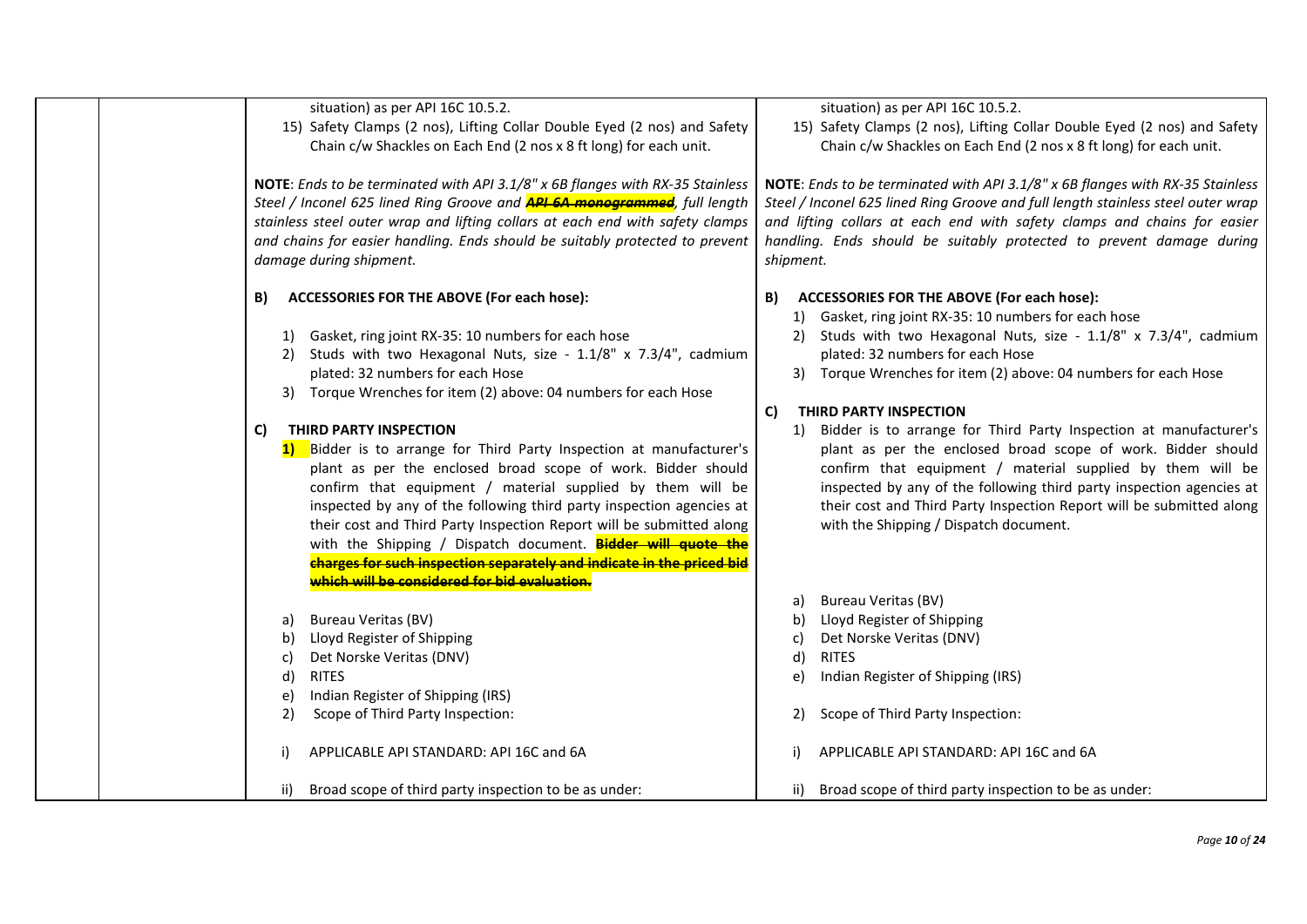|  | a)   | Stage of inspection: Final stage.                                     | a) | Stage of inspection: Final stage.                                     |
|--|------|-----------------------------------------------------------------------|----|-----------------------------------------------------------------------|
|  | b)   | Kind of inspection: Review of documents and Visual inspection.        | b) | Kind of inspection: Review of documents and Visual inspection.        |
|  | C)   | Release of inspection note by inspection agency to the manufacturer   | C) | Release of inspection note by inspection agency to the manufacturer   |
|  |      | who will submit the same to Oil India Limited along with dispatch     |    | who will submit the same to Oil India Limited along with dispatch     |
|  |      | documents.                                                            |    | documents.                                                            |
|  |      |                                                                       |    |                                                                       |
|  | iii) | Review of documents to include:                                       |    | Review of documents to include:                                       |
|  | a)   | Manufacturers QA Plan and API qualification certificate.              |    | Manufacturers QA Plan and API qualification certificate.              |
|  | b)   | General Assembly drawing.                                             |    | General Assembly drawing.                                             |
|  |      | Production Record.                                                    |    | Production Record.                                                    |
|  | d)   | Raw Materials and Components Certificate and Test Report              | d) | Raw Materials and Components Certificate and Test Report              |
|  |      | (Chemical, Physical, Heat Treatment etc)                              |    | (Chemical, Physical, Heat Treatment etc)                              |
|  |      | Product Inspection report.                                            | e) | Product Inspection report.                                            |
|  |      | Performance verification test Records as per API 16C and API 6A.      |    | Performance verification test Records as per API 16C and API 6A.      |
|  | iv)  | Visual inspection to include:                                         |    | Visual inspection to include:                                         |
|  | a)   | Overall Visual and Dimensional Inspection.                            | a) | Overall Visual and Dimensional Inspection.                            |
|  | b)   | Verify the material and components are brand new and recently         | b) | Verify the material and components are brand new and recently         |
|  |      | manufactured.                                                         |    | manufactured.                                                         |
|  |      | Verify that the item is in accordance with the PO specification and   | C) | Verify that the item is in accordance with the PO specification and   |
|  |      | API monogrammed.                                                      |    | API monogrammed, as applicable.                                       |
|  |      | Witness final testing / performance testing (pressure testing) as per | d) | Witness final testing / performance testing (pressure testing) as per |
|  |      | API 16C and API 6A certification and submission of the records.       |    | API 16C and API 6A certification and submission of the records.       |
|  |      |                                                                       |    |                                                                       |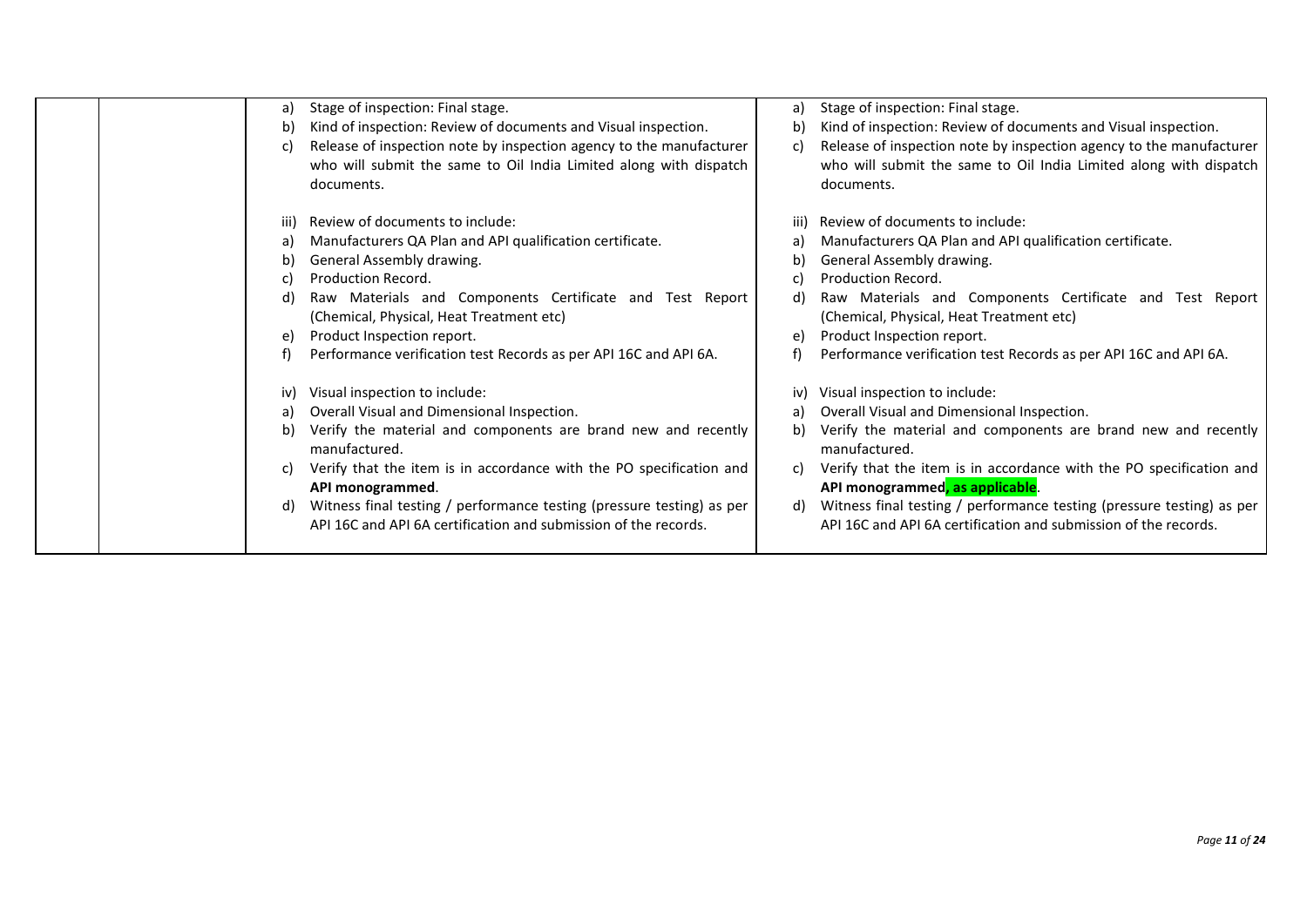### **ANNEXURE – E (REVISED)**

|          | <b>BID EVALUATION MATRIX (TECHNICAL)</b>                                                                                                                                                                                                                                                                                                                                                                                                                                                                                                                                                                                                                                                                                                                                                                                                                                                                                                                                                                                                                                                                                                                                                                                                                       |                                                                                               |                                                                                                                                                                                                                    |
|----------|----------------------------------------------------------------------------------------------------------------------------------------------------------------------------------------------------------------------------------------------------------------------------------------------------------------------------------------------------------------------------------------------------------------------------------------------------------------------------------------------------------------------------------------------------------------------------------------------------------------------------------------------------------------------------------------------------------------------------------------------------------------------------------------------------------------------------------------------------------------------------------------------------------------------------------------------------------------------------------------------------------------------------------------------------------------------------------------------------------------------------------------------------------------------------------------------------------------------------------------------------------------|-----------------------------------------------------------------------------------------------|--------------------------------------------------------------------------------------------------------------------------------------------------------------------------------------------------------------------|
|          | (TO BE FILLED IN BY BIDDER DULY SIGNED)<br><b>TECHNICAL SPECIFICATIONS</b>                                                                                                                                                                                                                                                                                                                                                                                                                                                                                                                                                                                                                                                                                                                                                                                                                                                                                                                                                                                                                                                                                                                                                                                     |                                                                                               |                                                                                                                                                                                                                    |
| Item No. |                                                                                                                                                                                                                                                                                                                                                                                                                                                                                                                                                                                                                                                                                                                                                                                                                                                                                                                                                                                                                                                                                                                                                                                                                                                                | <b>BIDDER'S RESPONSE</b><br>(Complied / Not<br><b>Complied/Deviation / Not</b><br>Applicable) | TO BE FILLED BY THE BIDDER<br><b>Relevant Location of their Bid</b><br>to support the<br>remarks/compliance<br>(Reference of Document name<br>/ Serial number / Page number<br>of bid for documentary<br>evidence) |
| 10       | 3.1/16" X 10 M FLEXIBLE STEEL HOUSES FOR CHOKE MANIFOLD                                                                                                                                                                                                                                                                                                                                                                                                                                                                                                                                                                                                                                                                                                                                                                                                                                                                                                                                                                                                                                                                                                                                                                                                        |                                                                                               |                                                                                                                                                                                                                    |
|          | A) FLEXIBLE STAINLESS STEEL HOSE FOR CHOKE AND KILL LINES conforming to API Spec. 16C, FSL-<br>3 as per the following minimum specifications:                                                                                                                                                                                                                                                                                                                                                                                                                                                                                                                                                                                                                                                                                                                                                                                                                                                                                                                                                                                                                                                                                                                  |                                                                                               |                                                                                                                                                                                                                    |
|          | Working Pressure: 10,000 PSI (703.07 kg / Cm2) Minimum<br>1)<br>Test Pressure: 15,000 PSI (1054.60 kg / Cm2) Minimum<br>2)<br>Burst Pressure: 22,500 PSI (1581.91 kg / Cm2) Minimum<br>3)<br>ID: 3 inches (76.20 mm) Minimum<br>4)<br>OD: 5 inches to 6 inches (127.00 mm - 152.40 mm)<br>5)<br>Length: 66 feet. $(-0/+2$ ft.)<br>6)<br>Service Temp. Range: - 20 Deg. C to 100 Deg. C (Minimum range)<br>7)<br>Minimum Bending Radius: 0.88m (for storage) & 1.32m (In service)<br>8)<br>Weight: Maximum 49.9 kg/m (in air empty)<br>9)<br>10) End connection: API 3.1/16" x 6BX flanged x 10000 psi with BX-154 Stainless Steel / Inconel 625<br>lined Ring Groove (both End connectors should be of built-in integral either epoxy coflaxip type,<br>ni-kanigen / nikaflex treated against corrosion or H2S resistant).<br>11) Protection: Full length stainless steel outer wrap for extra mechanical protection.<br>12) Handling: Lifting / handling collar at each end with safety clamps and chains for easier handling.<br>13) Additional Certification: NACE MR0175 latest revision/ISO 15156 FOR THE COUPLINGS AND<br>LLOYD'S FIRE TEST OD/1000/499 FOR THE HOSE for Minimum 30 minutes (Bidder to<br>categorically confirm compliance of the same). |                                                                                               |                                                                                                                                                                                                                    |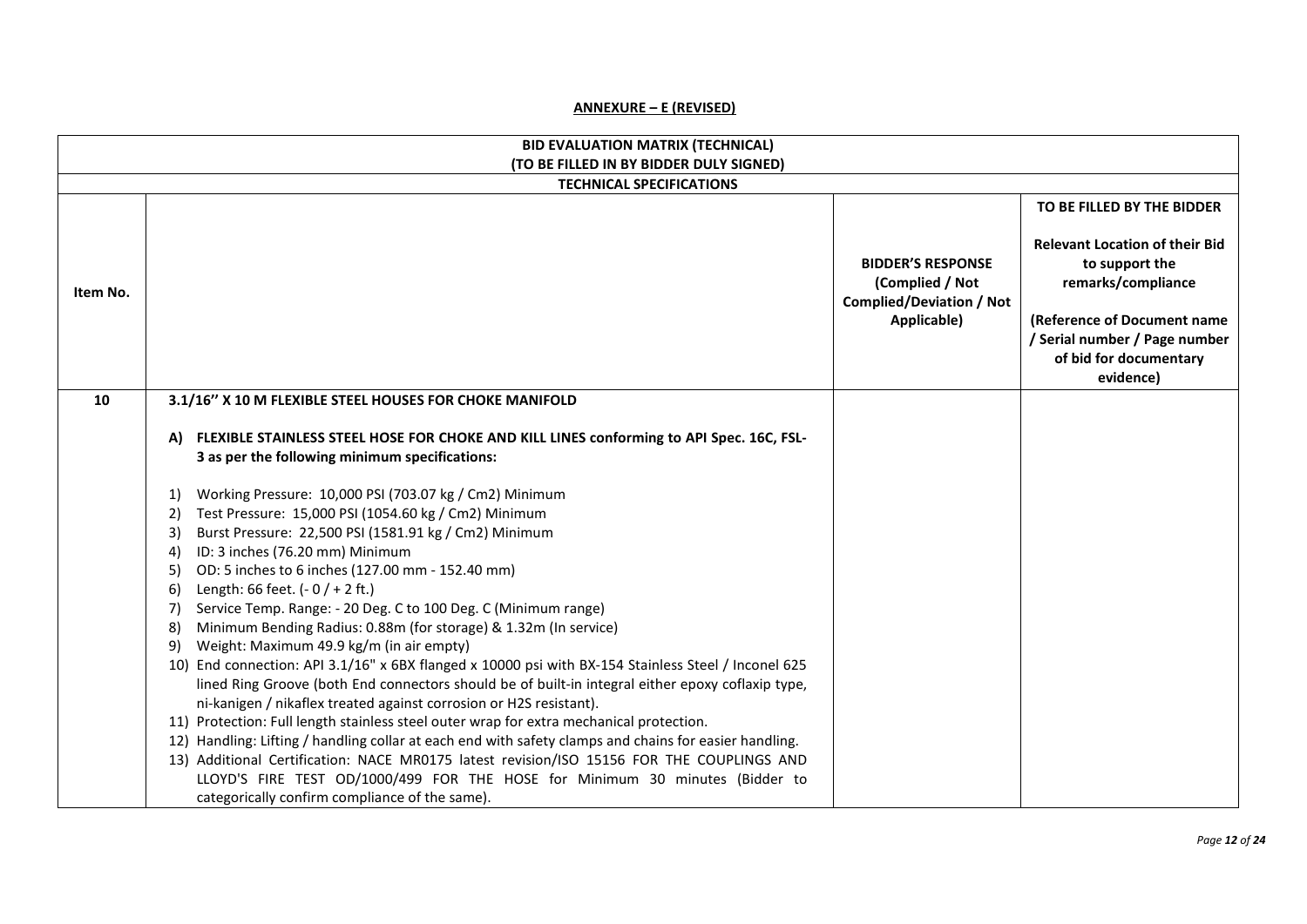| 14) High Temperature Exposure/Survival @ 170 Deg C (internal in a kick situation) As Per API 16C<br>10.5.2.                                                                                                                                                                                                                                                                               |  |
|-------------------------------------------------------------------------------------------------------------------------------------------------------------------------------------------------------------------------------------------------------------------------------------------------------------------------------------------------------------------------------------------|--|
| 15) Safety Clamps (2 nos), Lifting Collar Double Eyed (2 nos) and Safety Chain c/w Shackles on Each<br>End (2 nos x 8 ft long) for each unit.                                                                                                                                                                                                                                             |  |
| NOTE: Ends to be terminated with API 3.1/16" x 6BX flanges with BX-154 Stainless Steel / Inconel 625                                                                                                                                                                                                                                                                                      |  |
| lined Ring Groove, full length stainless steel outer wrap and lifting collars at each end with safety                                                                                                                                                                                                                                                                                     |  |
| clamps and chains for easier handling. Ends should be suitably protected to prevent damage during<br>shipment.                                                                                                                                                                                                                                                                            |  |
| <b>ACCESSORIES FOR THE ABOVE (For each hose):</b><br>B)                                                                                                                                                                                                                                                                                                                                   |  |
| Gasket, ring joint BX-154: 2 numbers for each hose<br>1)                                                                                                                                                                                                                                                                                                                                  |  |
| Studs with two Hexagonal Nuts, size- 1" x 7.1/4", cadmium plated: 16 numbers for each Hose<br>2)                                                                                                                                                                                                                                                                                          |  |
| Torque Wrenches for item (2) above: 2 numbers for each Hose<br>3)                                                                                                                                                                                                                                                                                                                         |  |
| THIRD PARTY INSPECTION<br>C)                                                                                                                                                                                                                                                                                                                                                              |  |
| Bidder is to arrange for Third Party Inspection at manufacturer's plant as per the enclosed broad<br>1)<br>scope of work. Bidder should confirm that equipment / material supplied by them will be<br>inspected by any of the following third party inspection agencies at their cost and Third Party<br>Inspection Report will be submitted along with the Shipping / Dispatch document. |  |
| <b>Bureau Veritas (BV)</b><br>a)                                                                                                                                                                                                                                                                                                                                                          |  |
| Lloyd Register of Shipping<br>b)                                                                                                                                                                                                                                                                                                                                                          |  |
| Det Norske Veritas (DNV)<br>c)                                                                                                                                                                                                                                                                                                                                                            |  |
| d)<br><b>RITES</b>                                                                                                                                                                                                                                                                                                                                                                        |  |
| Indian Register of Shipping (IRS)<br>e)                                                                                                                                                                                                                                                                                                                                                   |  |
| Scope of Third Party Inspection:<br>2)                                                                                                                                                                                                                                                                                                                                                    |  |
| APPLICABLE API STANDARD: API 16C and 6A<br>i)                                                                                                                                                                                                                                                                                                                                             |  |
| ii) Broad scope of third party inspection to be as under:                                                                                                                                                                                                                                                                                                                                 |  |
| Stage of inspection: Final stage.<br>a)                                                                                                                                                                                                                                                                                                                                                   |  |
| Kind of inspection: Review of documents and Visual inspection.<br>b)                                                                                                                                                                                                                                                                                                                      |  |
| Release of inspection note by inspection agency to the manufacturer who will submit<br>C)                                                                                                                                                                                                                                                                                                 |  |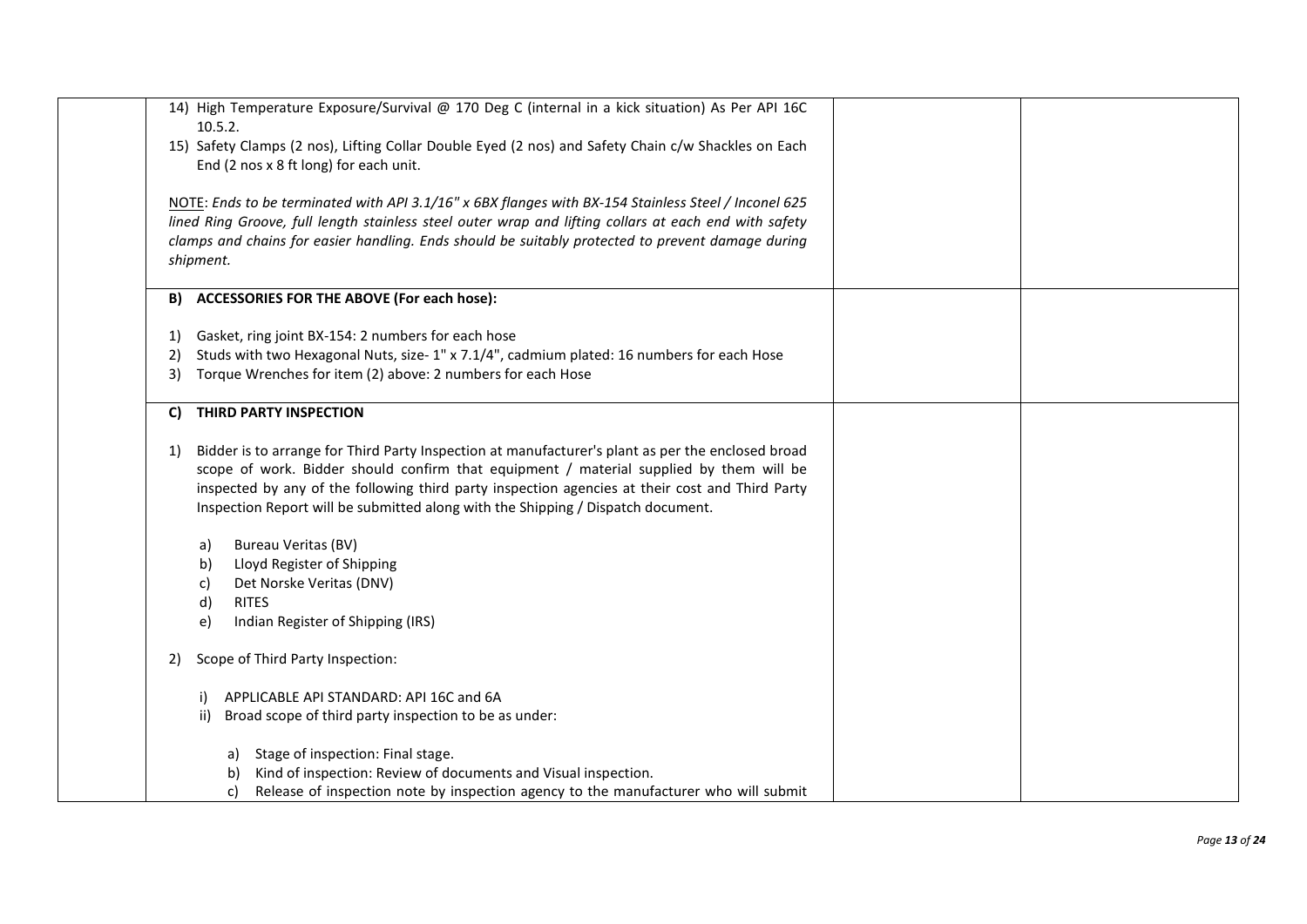|    | the same to Oil India Limited along with dispatch documents.                                           |  |
|----|--------------------------------------------------------------------------------------------------------|--|
|    |                                                                                                        |  |
|    | iii) Review of documents to include:                                                                   |  |
|    |                                                                                                        |  |
|    | a) Manufacturers QA Plan and API qualification certificate.                                            |  |
|    | General Assembly drawing.<br>b)                                                                        |  |
|    | Production Record.<br>C)                                                                               |  |
|    | Raw Materials and Components Certificate and Test Report (Chemical, Physical, Heat<br>d)               |  |
|    | Treatment etc)                                                                                         |  |
|    | Product Inspection report.<br>e)                                                                       |  |
|    | Performance verification test Records as per API 16C and API 6A.<br>f                                  |  |
|    |                                                                                                        |  |
|    | iv) Visual inspection to include:                                                                      |  |
|    |                                                                                                        |  |
|    | Overall Visual and Dimensional Inspection.<br>a)                                                       |  |
|    | Verify the material and components are brand new and recently manufactured.<br>b)                      |  |
|    | Verify that the item is in accordance with the PO specification and API<br>C)                          |  |
|    | monogrammed, as applicable.                                                                            |  |
|    | Witness final testing / performance testing (pressure testing) as per API 16C and API<br>d)            |  |
|    | 6A certification and submission of the records.                                                        |  |
| 20 | 3.1/8" X 5 M FLEXIBLE STEEL HOSES FOR CHOKE MANIFOLD                                                   |  |
|    |                                                                                                        |  |
|    | FLEXIBLE STAINLESS STEEL HOSE FOR CHOKE AND KILL LINES Conforming to API Spec. 16C, FSL-<br>A)         |  |
|    | 3 as per the following minimum specifications:                                                         |  |
|    |                                                                                                        |  |
|    | Working Pressure: 5,000 PSI (351.53 kg / Cm2) Minimum<br>1)                                            |  |
|    | Test Pressure: 7,500 PSI (527.30 kg / Cm2) Minimum<br>2)                                               |  |
|    | Burst Pressure: 11,250 PSI (792.25kg / Cm2) Minimum<br>3)                                              |  |
|    | ID: 3 inches (76.20 mm) Minimum<br>4)                                                                  |  |
|    | OD: 5 inches to 6 inches (127.00 mm - 152.40 mm)<br>5)                                                 |  |
|    | Length: 66 feet. $(-0/+2$ ft.)<br>6)                                                                   |  |
|    | Service Temp. Range: - 20 Deg. C to 100 Deg. C (Minimum range)<br>7)                                   |  |
|    | Minimum Bending Radius: 0.83m (for storage) & 1.32m (In service)<br>8)                                 |  |
|    | Weight: Maximum 50.0 kg/m (in air empty)<br>9)                                                         |  |
|    | 10) End connection : API 3.1/8" x 6B flanged x 5000 psi with RX-35 Stainless Steel / Inconel 625 lined |  |
|    | Ring Groove (both End connectors should be of built-in integral either epoxy coflaxip type, ni-        |  |
|    | kanigen / nikaflex treated against corrosion or H#S resistant).                                        |  |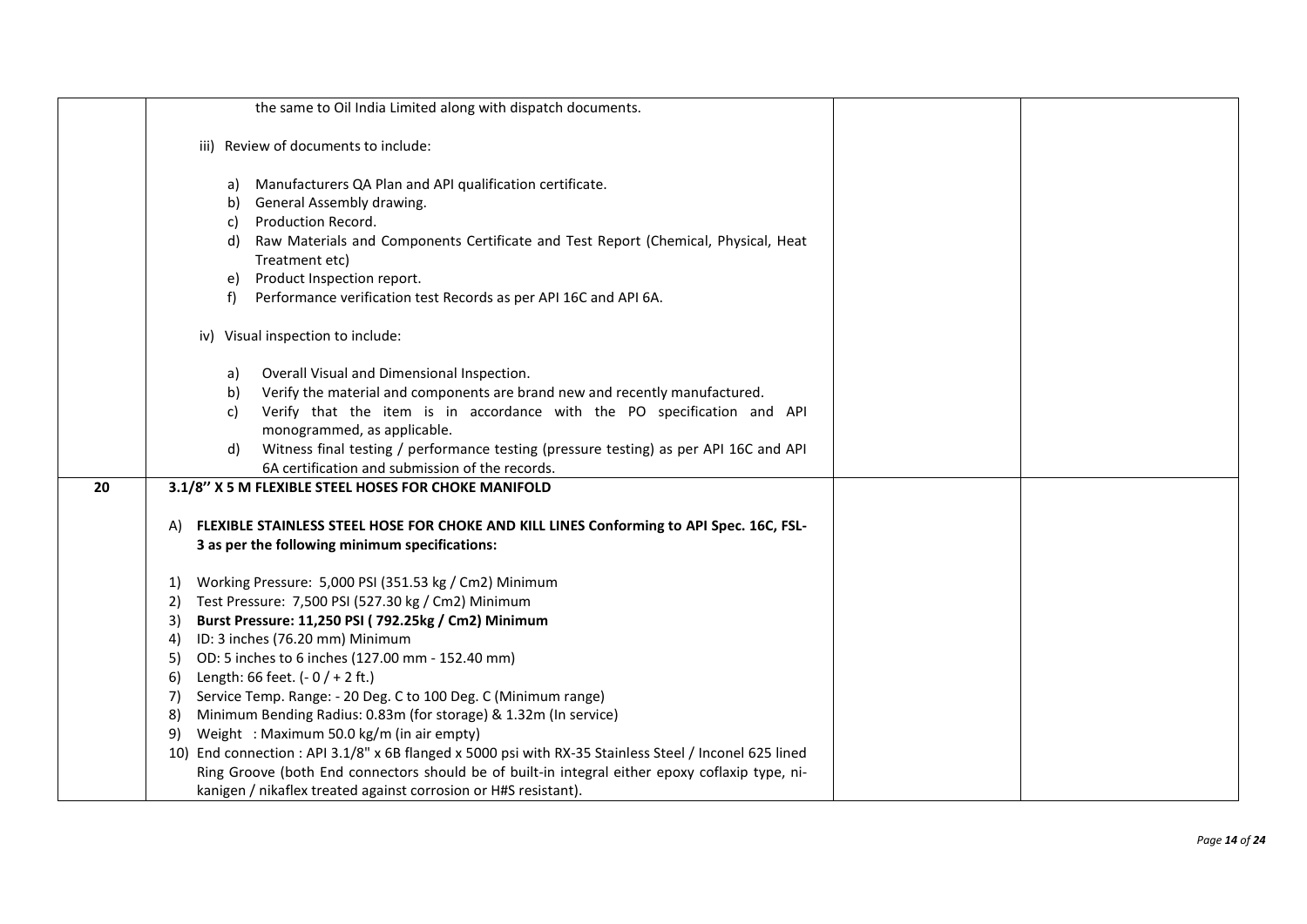| 11) Protection: Full length stainless steel outer wrap for extra mechanical protection.                 |
|---------------------------------------------------------------------------------------------------------|
| 12) Handling: Lifting / handling collar at each end with safety clamps and chains for easier handling.  |
| 13) Additional Certification: NACE MR0175 latest revision/ISO 15156 FOR THE COUPLINGS AND               |
|                                                                                                         |
| LLOYD'S FIRE TEST OD/1000/499 FOR THE HOSE for Minimum 30 minutes (Bidder to                            |
| categorically confirm compliance of the same).                                                          |
| 14) High Temperature Exposure/Survival @ 170 Deg C (internal in a kick situation) as per API 16C        |
| 10.5.2.                                                                                                 |
| 15) Safety Clamps (2 nos), Lifting Collar Double Eyed (2 nos) and Safety Chain c/w Shackles on Each     |
|                                                                                                         |
| End (2 nos x 8 ft long) for each unit.                                                                  |
|                                                                                                         |
| NOTE: Ends to be terminated with API 3.1/8" x 6B flanges with RX-35 Stainless Steel / Inconel 625       |
| lined Ring Groove, full length stainless steel outer wrap and lifting collars at each end with safety   |
| clamps and chains for easier handling. Ends should be suitably protected to prevent damage during       |
| shipment.                                                                                               |
|                                                                                                         |
| B) ACCESSORIES FOR THE ABOVE (For each hose):                                                           |
|                                                                                                         |
| Gasket, ring joint RX-35: 10 numbers for each hose<br><sup>1</sup>                                      |
| Studs with two Hexagonal Nuts, size - 1.1/8" x 7.3/4", cadmium plated: 32 numbers for each<br>2)        |
| Hose                                                                                                    |
| Torque Wrenches for item (2) above: 04 numbers for each Hose<br>3)                                      |
| THIRD PARTY INSPECTION<br>C)                                                                            |
|                                                                                                         |
|                                                                                                         |
| Bidder is to arrange for Third Party Inspection at manufacturer's plant as per the enclosed broad<br>1) |
| scope of work. Bidder should confirm that equipment / material supplied by them will be                 |
| inspected by any of the following third party inspection agencies at their cost and Third Party         |
| Inspection Report will be submitted along with the Shipping / Dispatch document.                        |
|                                                                                                         |
| <b>Bureau Veritas (BV)</b><br>a)                                                                        |
|                                                                                                         |
| Lloyd Register of Shipping<br>b)                                                                        |
| Det Norske Veritas (DNV)<br>C)                                                                          |
| <b>RITES</b><br>d)                                                                                      |
| Indian Register of Shipping (IRS)<br>e)                                                                 |
|                                                                                                         |
| Scope of Third Party Inspection:<br>2)                                                                  |
|                                                                                                         |
| APPLICABLE API STANDARD: API 16C and 6A                                                                 |
| Broad scope of third party inspection to be as under:<br>ii)                                            |
|                                                                                                         |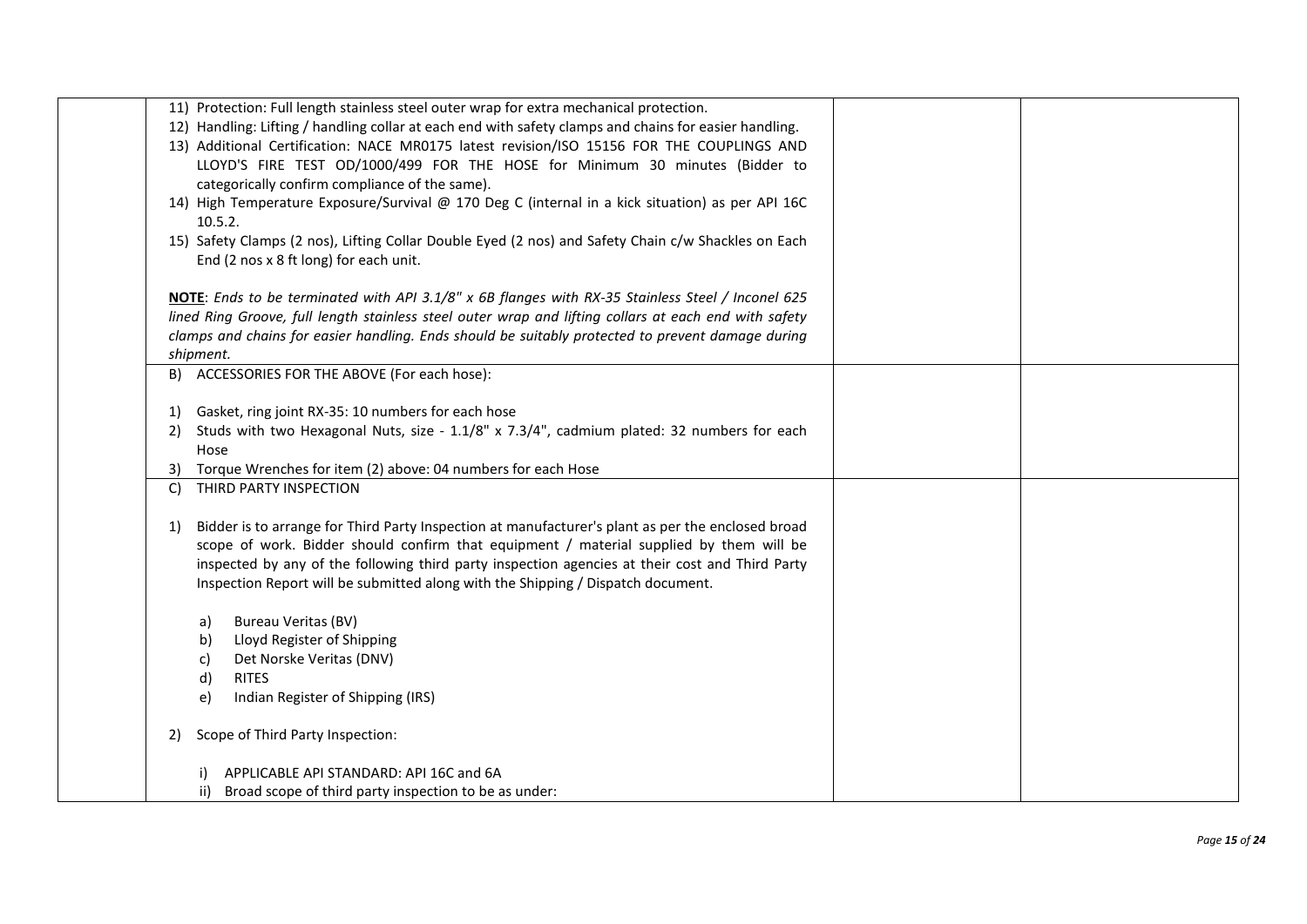|    | Stage of inspection: Final stage.<br>a)<br>Kind of inspection: Review of documents and Visual inspection.<br>b)<br>Release of inspection note by inspection agency to the manufacturer who will submit<br>c)<br>the same to Oil India Limited along with dispatch documents.                                                                                                                                                                                                                                                                                                                                                         |  |
|----|--------------------------------------------------------------------------------------------------------------------------------------------------------------------------------------------------------------------------------------------------------------------------------------------------------------------------------------------------------------------------------------------------------------------------------------------------------------------------------------------------------------------------------------------------------------------------------------------------------------------------------------|--|
|    | iii) Review of documents to include:                                                                                                                                                                                                                                                                                                                                                                                                                                                                                                                                                                                                 |  |
|    | Manufacturers QA Plan and API qualification certificate.<br>a)<br>General Assembly drawing.<br>b)<br>Production Record.<br>c)<br>d)<br>Raw Materials and Components Certificate and Test Report (Chemical, Physical, Heat<br>Treatment etc)<br>Product Inspection report.<br>e)<br>f)<br>Performance verification test Records as per API 16C and API 6A.                                                                                                                                                                                                                                                                            |  |
|    | iv) Visual inspection to include:<br>Overall Visual and Dimensional Inspection.<br>a)<br>Verify the material and components are brand new and recently manufactured.<br>b)<br>Verify that the item is in accordance with the PO specification and API<br>c)<br>monogrammed, as applicable.<br>Witness final testing / performance testing (pressure testing) as per API 16C and API<br>d)<br>6A certification and submission of the records.                                                                                                                                                                                         |  |
| 30 | 2.1/16" x 5M FLEXIBLE STEEL HOSES FOR CHOKE MANIFOLD<br>A) FLEXIBLE STAINLESS STEEL HOSE FOR CHOKE AND KILL LINES Conforming to API Spec. 16C, FSL-<br>3 as per the following minimum specifications:<br>Working Pressure: 5,000 PSI (351.53 kg / Cm2) Minimum<br>1)<br>2) Test Pressure : 7,500 PSI (527.30 kg / Cm2) Minimum<br>Burst Pressure: Burst Pressure: 11,250 PSI (790.95 kg / Cm2) Minimum<br>3)<br>ID : 2 inches (50.80 mm) Minimum<br>4)<br>OD : 4 inches to 5 inches (101.60 mm - 127.00 mm)<br>5)<br>Length : 66 feet. $(-0)$ + 2 ft.)<br>6)<br>Service Temp. Range: - 20 Deg. C to 100 Deg. C (Minimum range)<br>7) |  |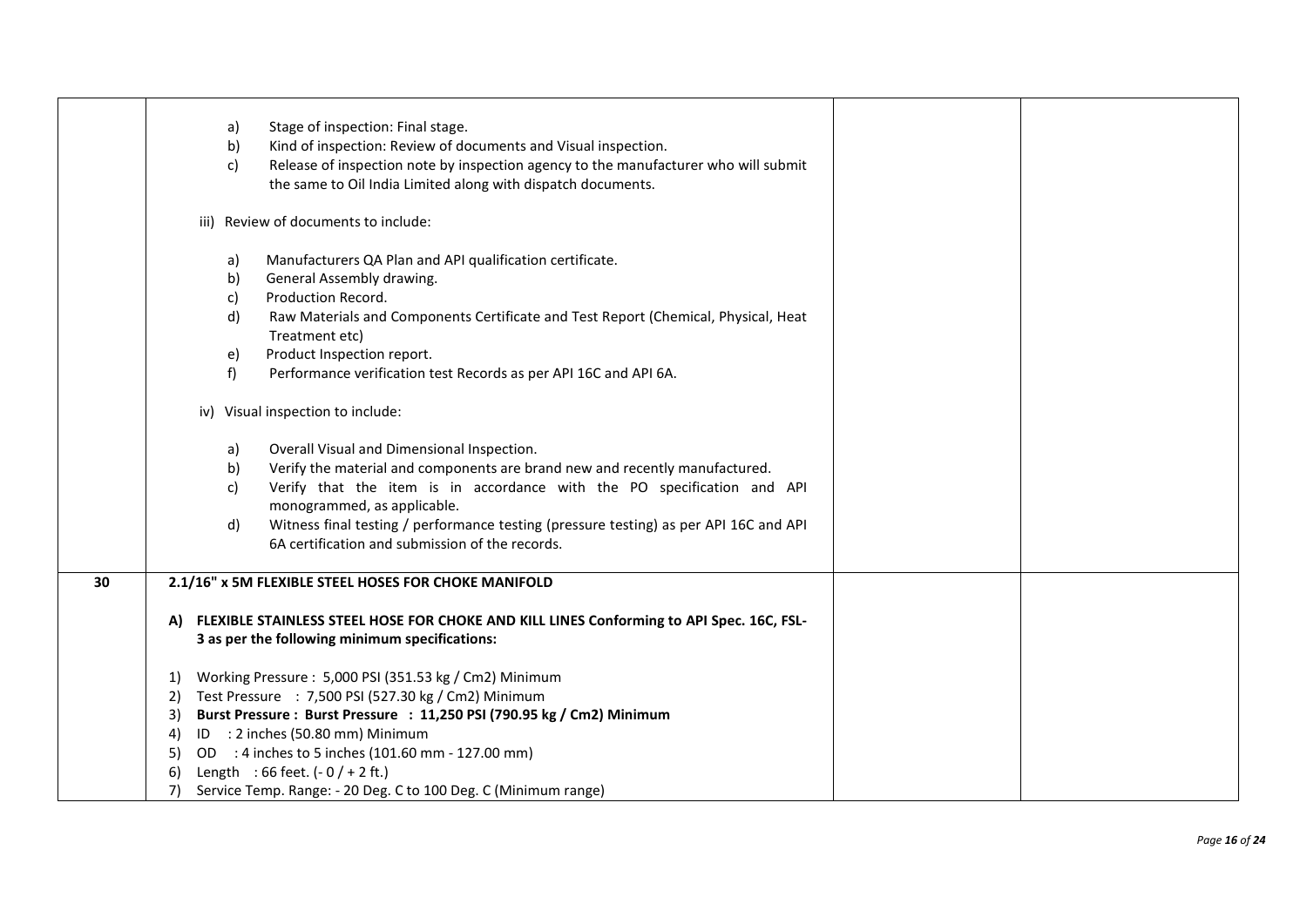| Minimum Bending Radius: 0.85m (for storage) & 1.25m (In service)<br>8)                                  |  |
|---------------------------------------------------------------------------------------------------------|--|
| 9) Weight : Maximum 35.0 kg/m (in air empty)                                                            |  |
| 10) End connection : API 2.1/16" x 6B flanged x 5000 psi with RX-24 Stainless Steel / Inconel 625       |  |
| lined Ring Groove (both End connectors should be of built-in integral either epoxy coflaxip type,       |  |
| ni-kanigen / nikaflex treated against corrosion or H2S resistant).                                      |  |
| 11) Protection: Full length stainless steel outer wrap for extra mechanical protection.                 |  |
| 12) Handling: Lifting / handling collar at each end with safety clamps and chains for easier handling.  |  |
| 13) Additional Certification: NACE MR0175 latest revision/ISO 15156 FOR THE COUPLINGS AND               |  |
| LLOYD'S FIRE TEST OD/1000/499 FOR THE HOSE (Bidder to categorically confirm compliance of               |  |
| the same).                                                                                              |  |
| 14) High Temperature Exposure/Survival @ 177 Deg C (internal in a kick situation) As Per API 16C        |  |
| B.12.5.2.                                                                                               |  |
| 15) Safety Clamps (2 nos.), Lifting Collar Double Eyed (2 nos.) and Safety Chain c/w Shackles on Each   |  |
| End (2 nos. x 8 ft long) for each unit.                                                                 |  |
|                                                                                                         |  |
| NOTE: Ends to be terminated with API 2.1/16" x 6B flanges with RX-24 Stainless Steel / Inconel 625      |  |
| lined Ring Groove, full length stainless steel outer wrap and lifting collars at each end with safety   |  |
| clamps and chains for easier handling. Ends should be suitably protected to prevent damage during       |  |
| shipment.                                                                                               |  |
| B) ACCESSORIES FOR THE ABOVE (For each hose):                                                           |  |
|                                                                                                         |  |
| Gasket, ring joint RX-24: 10 numbers for each hose<br>1)                                                |  |
| Studs with two Hexagonal Nuts, size - 7/8" x 6.1/4", cadmium plated: 32 numbers for each Hose<br>2)     |  |
| Torque Wrenches for item (2) above: 4 numbers for each Hose<br>3)                                       |  |
| C) THIRD PARTY INSPECTION                                                                               |  |
|                                                                                                         |  |
| Bidder is to arrange for Third Party Inspection at manufacturer's plant as per the enclosed broad<br>1) |  |
| scope of work. Bidder should confirm that equipment / material supplied by them will be                 |  |
| inspected by any of the following third party inspection agencies at their cost and Third Party         |  |
| Inspection Report will be submitted along with the Shipping / Dispatch document.                        |  |
|                                                                                                         |  |
| a) Bureau Veritas (BV)                                                                                  |  |
| Lloyd Register of Shipping<br>b)                                                                        |  |
| Det Norske Veritas (DNV)<br>C)                                                                          |  |
| <b>RITES</b><br>d)                                                                                      |  |
| Indian Register of Shipping (IRS)<br>e)                                                                 |  |
|                                                                                                         |  |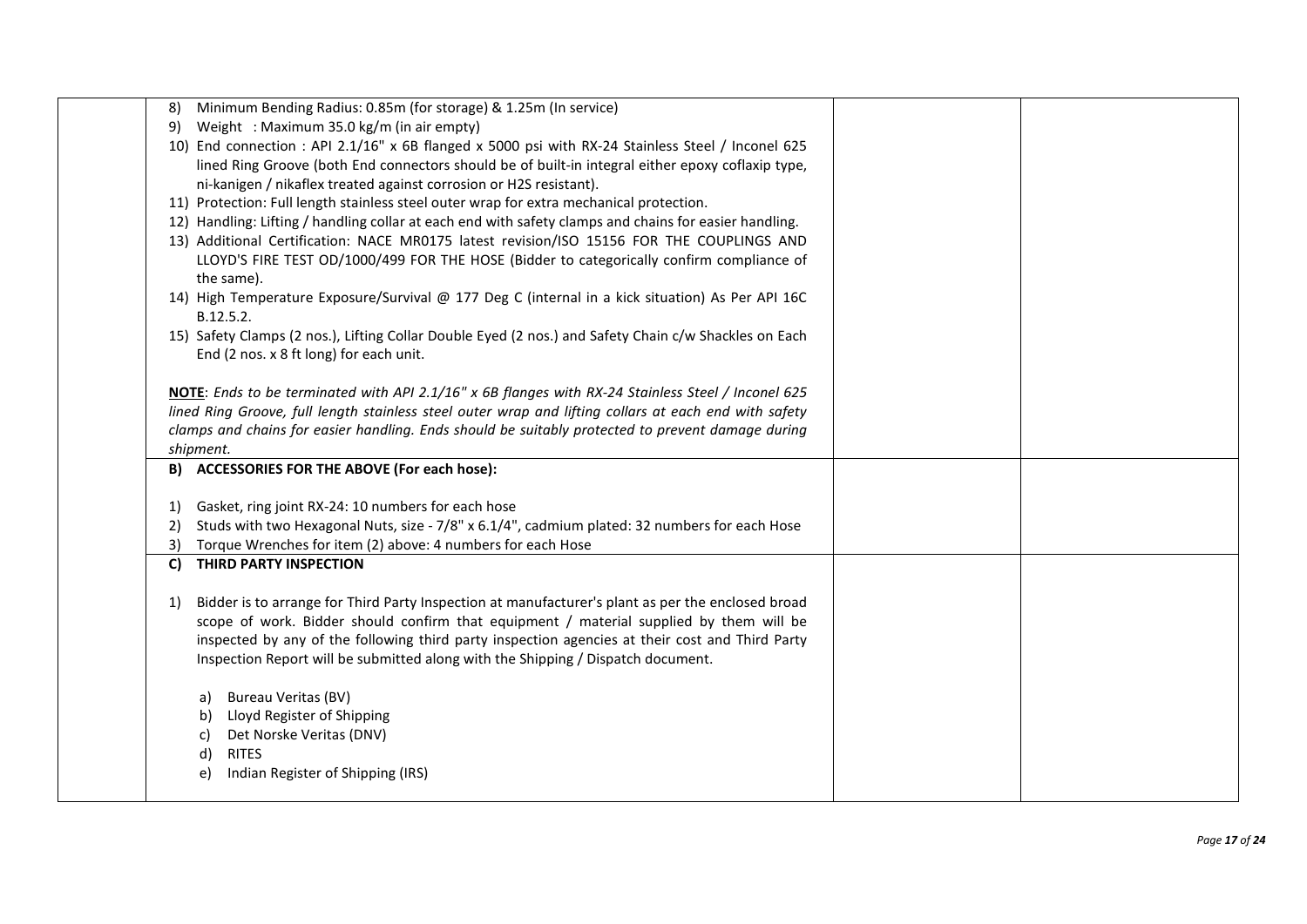|    | Scope of Third Party Inspection:<br>2)                                                                                                                                                                                                                                                                                                                                                   |  |  |
|----|------------------------------------------------------------------------------------------------------------------------------------------------------------------------------------------------------------------------------------------------------------------------------------------------------------------------------------------------------------------------------------------|--|--|
|    | APPLICABLE API STANDARD: API 16C and 6A<br>i)                                                                                                                                                                                                                                                                                                                                            |  |  |
|    | Broad scope of third party inspection to be as under:<br>ii)                                                                                                                                                                                                                                                                                                                             |  |  |
|    | Stage of inspection: Final stage.<br>a)<br>Kind of inspection: Review of documents and Visual inspection.<br>b)<br>Release of inspection note by inspection agency to the manufacturer who will submit<br>c)<br>the same to Oil India Limited along with dispatch documents.                                                                                                             |  |  |
|    | iii) Review of documents to include:                                                                                                                                                                                                                                                                                                                                                     |  |  |
|    | Manufacturers QA Plan and API qualification certificate.<br>a)<br>b)<br>General Assembly drawing.<br>Production Record.<br>c)<br>d)<br>Raw Materials and Components Certificate and Test Report (Chemical, Physical, Heat<br>Treatment etc)<br>Product Inspection report.<br>e)<br>f)<br>Performance verification test Records as per API 16C and API 6A.                                |  |  |
|    | iv) Visual inspection to include:                                                                                                                                                                                                                                                                                                                                                        |  |  |
|    | Overall Visual and Dimensional Inspection.<br>a)<br>Verify the material and components are brand new and recently manufactured.<br>b)<br>Verify that the item is in accordance with the PO specification and API<br>c)<br>monogrammed.<br>d)<br>Witness final testing / performance testing (pressure testing) as per API 16C and API<br>6A certification and submission of the records. |  |  |
| 40 | 3.1/16" 10M FLEXIBLE STEEL HOSES FOR CHOKE MANIFOLD<br>FLEXIBLE STAINLESS STEEL HOSE FOR CHOKE AND KILL LINES Conforming to API Spec. 16C, FSL-<br>A)<br>3 as per the following minimum specifications:                                                                                                                                                                                  |  |  |
|    | Working Pressure: 10,000 PSI (703.07 kg / Cm2) Minimum<br>1)<br>Test Pressure: 15,000 PSI (1054.60 kg / Cm2) Minimum<br>2)<br>Burst Pressure: 22,500 PSI (1581.91 kg / Cm2) Minimum<br>3)                                                                                                                                                                                                |  |  |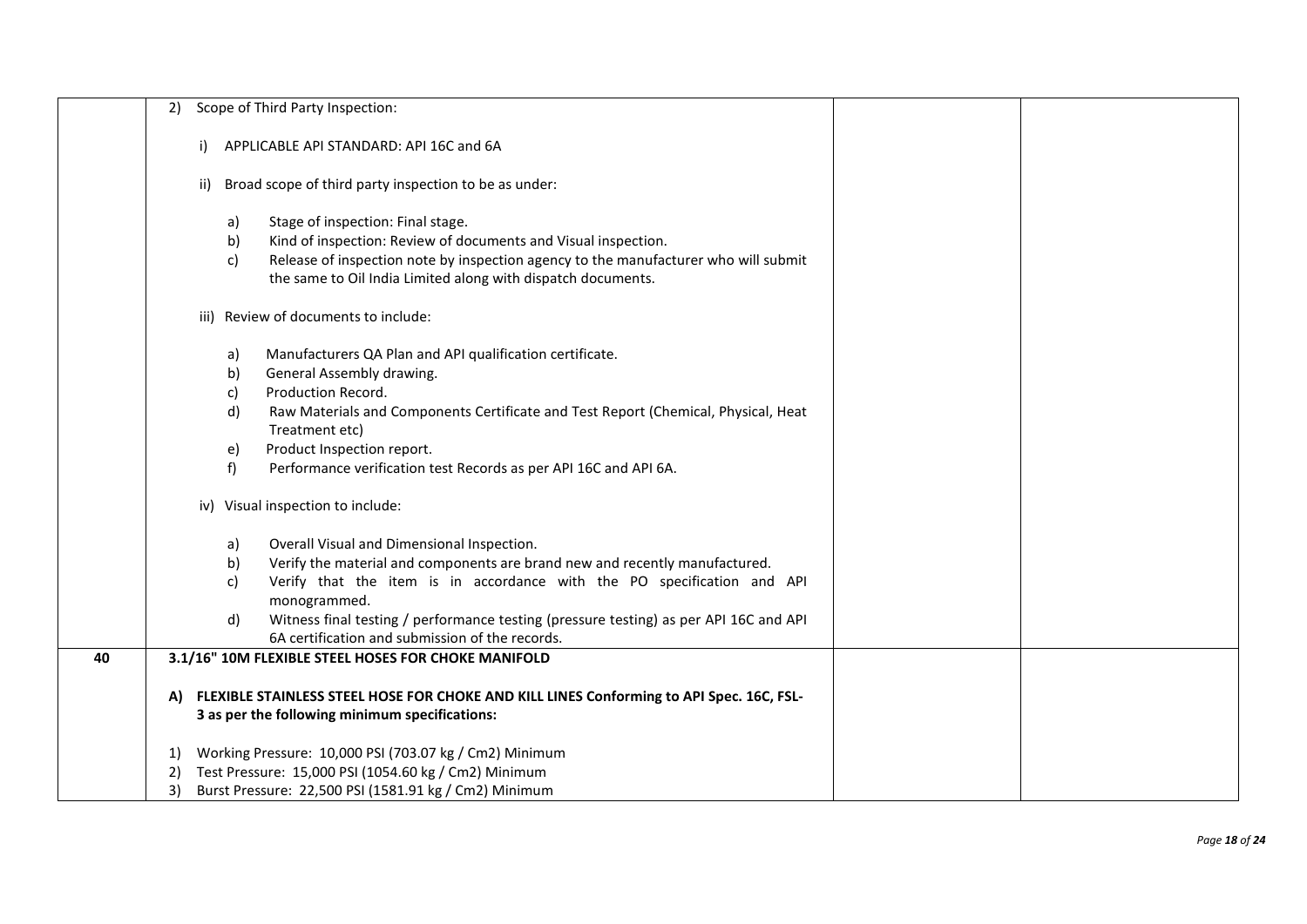| ID: 3 inches (76.20 mm) Minimum<br>4)                                                                             |  |
|-------------------------------------------------------------------------------------------------------------------|--|
| OD: 5 inches to 6 inches (127.00 mm - 152.40 mm)<br>5)                                                            |  |
| Length: 66 feet. $(-0/+2$ ft.)<br><sup>6)</sup>                                                                   |  |
| Service Temp. Range: - 20 Deg. C to 100 Deg. C (Minimum range)<br>7)                                              |  |
| Minimum Bending Radius: 0.88m (for storage) & 1.32m (In service)<br>8)                                            |  |
| Weight: Maximum 49.9 kg/m (in air empty)<br>9)                                                                    |  |
| 10) End connection: API 3.1/16" x 6BX flanged x 10000 psi with BX-154 Stainless Steel / Inconel 625               |  |
| lined Ring Groove (both End connectors should be of built-in integral either epoxy coflaxip type,                 |  |
| ni-kanigen / nikaflex treated against corrosion or H2S resistant).                                                |  |
| 11) Protection: Full length stainless steel outer wrap for extra mechanical protection.                           |  |
| 12) Handling: Lifting / handling collar at each end with safety clamps and chains for easier handling.            |  |
| 13) Additional Certification: NACE MR0175 latest revision/ISO 15156 FOR THE COUPLINGS AND                         |  |
| LLOYD'S FIRE TEST OD/1000/499 FOR THE HOSE (Bidder to categorically confirm compliance of                         |  |
| the same).                                                                                                        |  |
| 14) High Temperature Exposure/Survival @ 177 Deg C (internal in a kick situation) As Per API 16C                  |  |
| B.12.5.2.                                                                                                         |  |
| 15) Safety Clamps (2 nos), Lifting Collar Double Eyed (2 nos) and Safety Chain c/w Shackles on Each               |  |
| End (2 nos x 8 ft long) for each unit.                                                                            |  |
|                                                                                                                   |  |
| NOTE: Ends to be terminated with API 3.1/16" x 6BX flanges with BX-154 Stainless Steel / Inconel 625              |  |
| lined Ring Groove, full length stainless steel outer wrap and lifting collars at each end with safety             |  |
| clamps and chains for easier handling. Ends should be suitably protected to prevent damage during                 |  |
|                                                                                                                   |  |
| shipment.                                                                                                         |  |
|                                                                                                                   |  |
| B) ACCESSORIES FOR THE ABOVE (For each hose):                                                                     |  |
|                                                                                                                   |  |
| Gasket, ring joint BX-154: 2 numbers for each hose<br>1)                                                          |  |
| Studs with two Hexagonal Nuts, size-1" x 7.1/4", cadmium plated: 16 numbers for each Hose<br>2)                   |  |
| Torque Wrenches for item (2) above: 2 numbers for each Hose<br>3)                                                 |  |
| THIRD PARTY INSPECTION<br>C)                                                                                      |  |
|                                                                                                                   |  |
| Bidder is to arrange for Third Party Inspection at manufacturer's plant as per the enclosed broad<br><sup>1</sup> |  |
| scope of work. Bidder should confirm that equipment / material supplied by them will be                           |  |
| inspected by any of the following third party inspection agencies at their cost and Third Party                   |  |
| Inspection Report will be submitted along with the Shipping / Dispatch document.                                  |  |
|                                                                                                                   |  |
| Bureau Veritas (BV)<br>a)                                                                                         |  |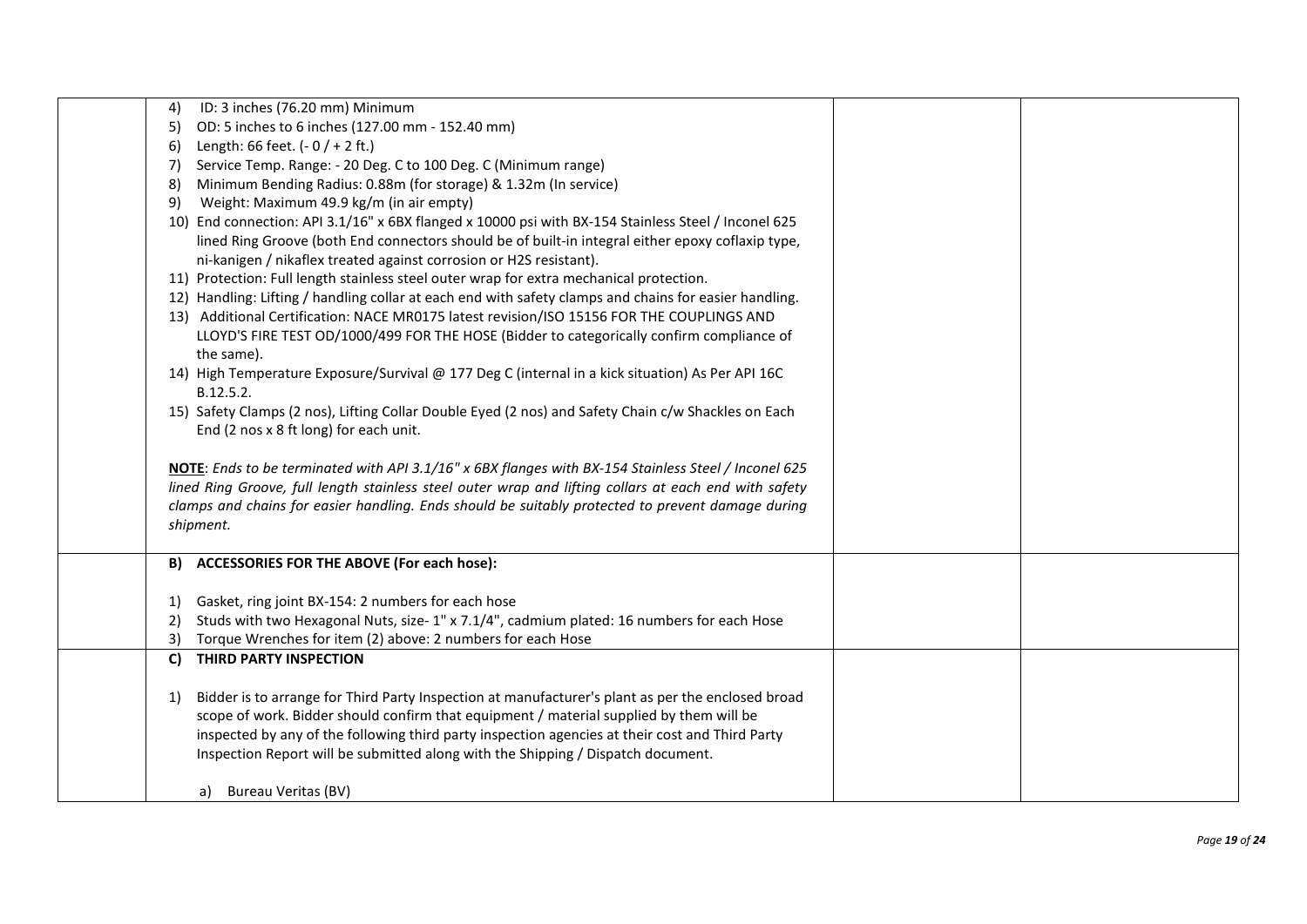|   | Lloyd Register of Shipping<br>b)                                                                           |  |
|---|------------------------------------------------------------------------------------------------------------|--|
|   | Det Norske Veritas (DNV)                                                                                   |  |
|   | C)                                                                                                         |  |
|   | d)<br><b>RITES</b><br>Indian Register of Shipping (IRS)                                                    |  |
|   | e)                                                                                                         |  |
|   | Scope of Third Party Inspection:<br>2)                                                                     |  |
|   | APPLICABLE API STANDARD: API 16C and 6A<br>i)                                                              |  |
|   | Broad scope of third party inspection to be as under:<br>ii)                                               |  |
|   | Stage of inspection: Final stage.<br>a)                                                                    |  |
|   | Kind of inspection: Review of documents and Visual inspection.<br>b)                                       |  |
|   | Release of inspection note by inspection agency to the manufacturer who will submit the<br>c)              |  |
|   | same to Oil India Limited along with dispatch documents.                                                   |  |
|   | iii) Review of documents to include:                                                                       |  |
|   | Manufacturers QA Plan and API qualification certificate.<br>a)                                             |  |
|   | General Assembly drawing.<br>b)                                                                            |  |
|   | Production Record.<br>C)                                                                                   |  |
|   | Raw Materials and Components Certificate and Test Report (Chemical, Physical, Heat<br>d)                   |  |
|   | Treatment etc)                                                                                             |  |
|   | Product Inspection report.<br>e)                                                                           |  |
|   | Performance verification test Records as per API 16C and API 6A.<br>f)                                     |  |
|   | iv) Visual inspection to include:                                                                          |  |
|   | Overall Visual and Dimensional Inspection.<br>a)                                                           |  |
|   | Verify the material and components are brand new and recently manufactured.<br>b)                          |  |
|   | Verify that the item is in accordance with the PO specification and API monogrammed, as<br>C)              |  |
|   | applicable.                                                                                                |  |
|   | Witness final testing / performance testing (pressure testing) as per API 16C and API 6A<br>d)             |  |
|   | certification and submission of the records.                                                               |  |
|   | <b>GENERAL NOTE FOR BIDDERS:</b>                                                                           |  |
|   | The items shall be brand new, unused & of prime quality. The manufacturer shall warrant (in the event of   |  |
|   | an order) that the product supplied will be free from all defects & fault in material, workmanship &       |  |
| 1 | manufacture and shall be in full conformity with ordered specifications. This clause shall be valid for 18 |  |
|   | months from date of shipment / dispatch or 12 months from the date of commissioning of the items,          |  |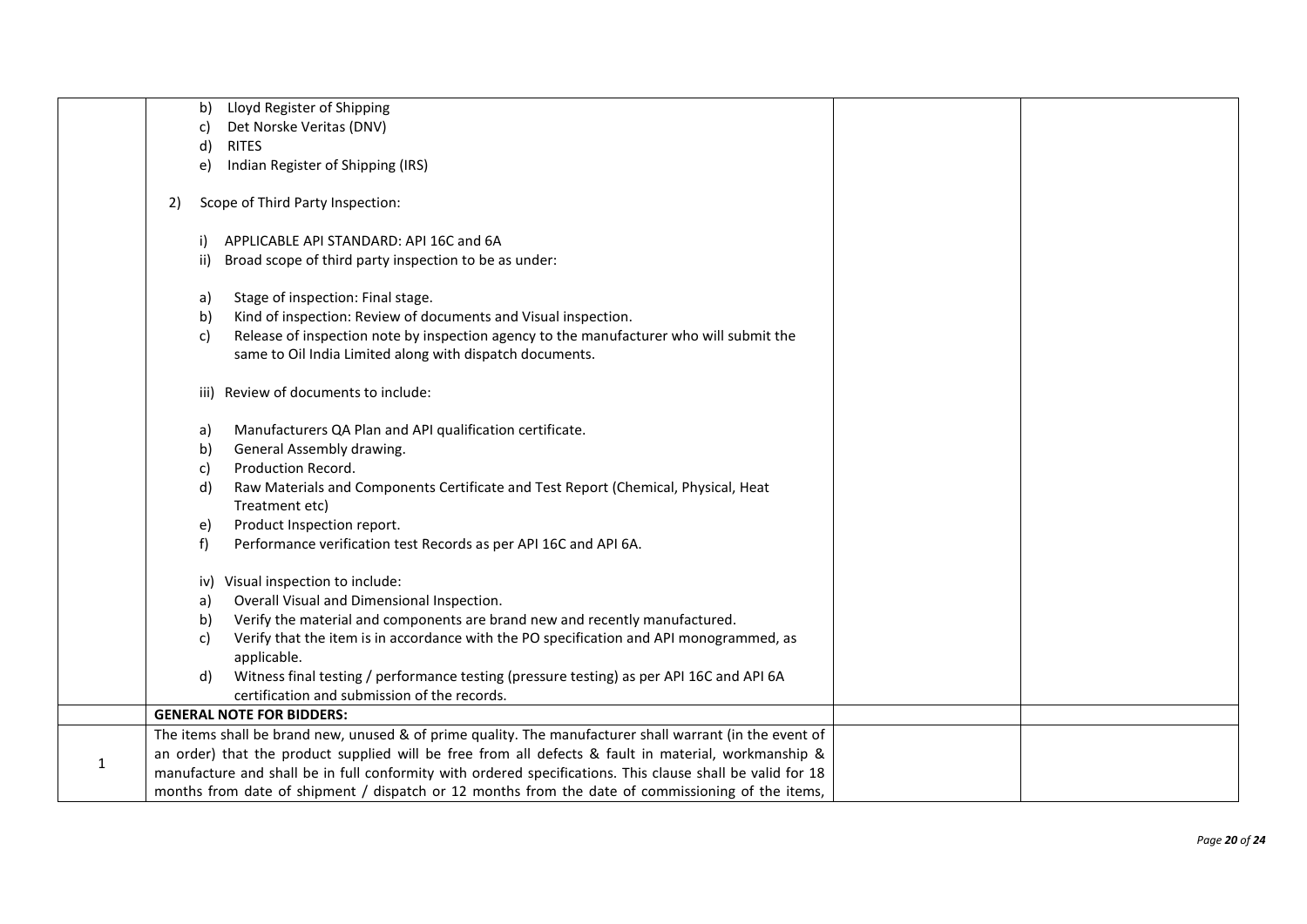|    | whichever is earlier. The defective materials, if any, rejected by OIL shall be replaced by the supplier at |  |
|----|-------------------------------------------------------------------------------------------------------------|--|
|    | their own expense. Bidders must confirm the same in their quotations                                        |  |
|    | Bidder must provide detailed specifications of the offered product and should forward relevant Catalogue,   |  |
| 2  | Drawings with exploded views and Literature (in printed form, not in computer media such as floppies or     |  |
|    | CDs) indicating the quoted items along with the quotation.                                                  |  |
|    | Items shall be manufactured, tested & certified as per latest editions of API Spec. 16C and API Spec 6A for |  |
| 3  | the end flanges. In support of manufacturing the item as per API, the bidder should submit copies of API    |  |
|    | 16C (Having relevant authorization) certificates with validity covering minimum 05 (five) years             |  |
|    | continuously preceding the original bid closing date of the tender and valid copy of API 6A.                |  |
| 4  | Markings shall be done as per API Spec 16C (latest edition) and API Spec. 6A (latest edition). API          |  |
|    | Monogram shall be done as per API Spec 16C (latest edition).                                                |  |
| 5  | Bidders are to quote for all the items as indicated in the NIT.                                             |  |
|    | The Bidder should indicate the dimensions and weight of the offered items, the country of origin and port   |  |
| 6  | of dispatch of the materials.                                                                               |  |
|    | The flexible hoses shall be tested in accordance with API spec. 16C; including fire and high temperature    |  |
|    | exposure tests and the flanges shall be tested in accordance with API spec. 6A. In the event of order the   |  |
|    | supply must include the mill test certificates for each of the items. Bidder should categorically confirm   |  |
|    | while quoting.                                                                                              |  |
|    | Bidder should note that in the event of an order the API license 16C for manufacturing the flexible steel   |  |
|    | hose along with authorization for API monogramming and API license 6A for manufacturing the flanges         |  |
| 8  | should be valid, without any break, till execution of purchase order. Bidder to submit valid relevant API   |  |
|    | certificate along with the supply. Bidder should categorically confirm compliance while quoting.            |  |
|    | Any deviation(s) from the tender specification should be clearly highlighted specifying justification in    |  |
| 9  | support of deviation.                                                                                       |  |
|    | Bidder to sign and submit completely filled up Technical checklist and Technical Evaluation Matrix for Bid  |  |
| 10 | evaluation criteria and Technical specification.                                                            |  |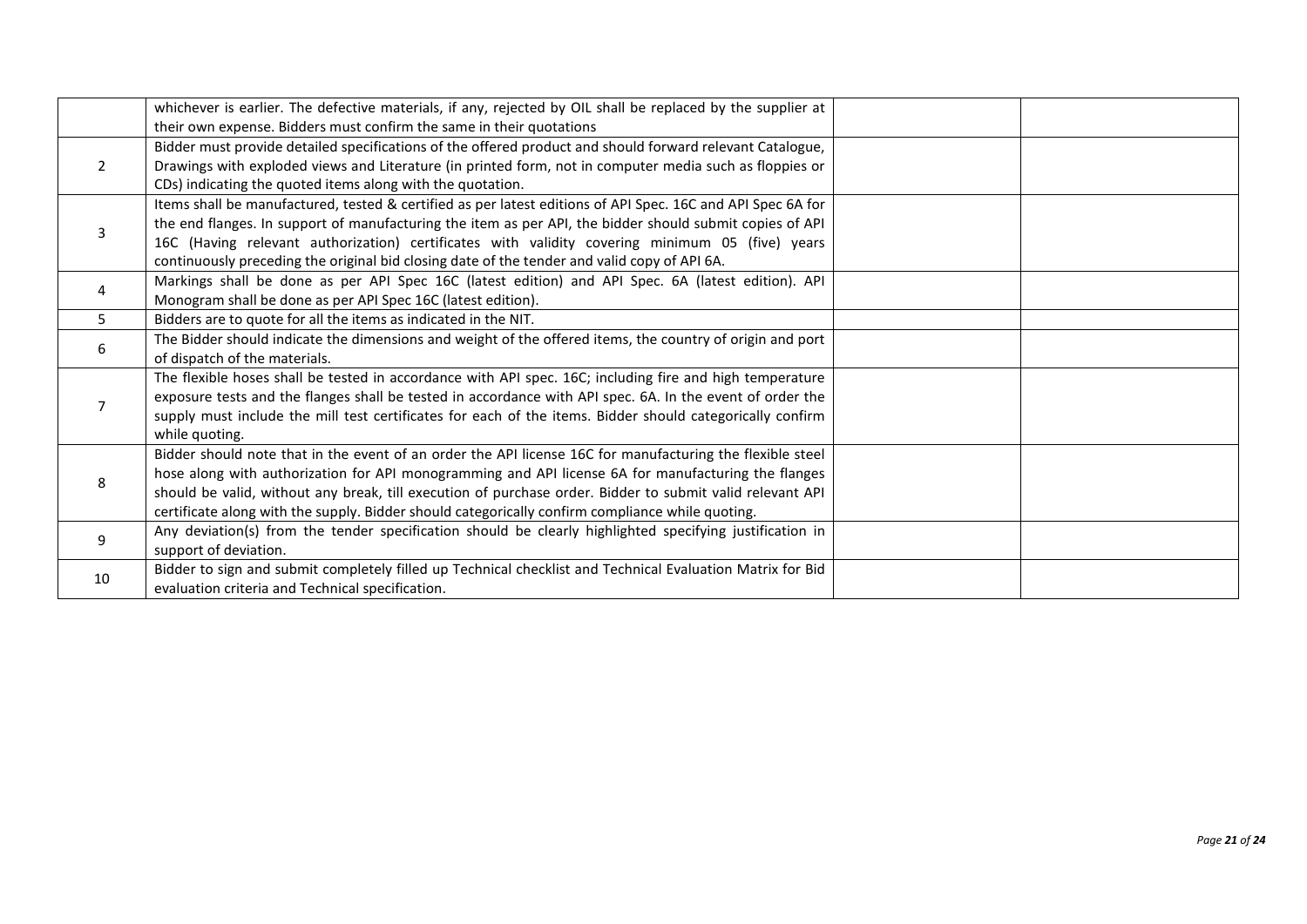## **ANNEXURE – F(REVISED)**

| BID EVALUATION MATRIX (BID REJECTION CRITERIA) |                                                                                                                                                                                                                                                                                                                                                                                                                                                                                                                                                                                                                                                                                                                                              |                                                           |                                                                                                                                      |  |  |
|------------------------------------------------|----------------------------------------------------------------------------------------------------------------------------------------------------------------------------------------------------------------------------------------------------------------------------------------------------------------------------------------------------------------------------------------------------------------------------------------------------------------------------------------------------------------------------------------------------------------------------------------------------------------------------------------------------------------------------------------------------------------------------------------------|-----------------------------------------------------------|--------------------------------------------------------------------------------------------------------------------------------------|--|--|
|                                                | (TO BE FILLED IN BY BIDDER DULY SIGNED)<br><b>BID EVALUATION CRITERIA</b>                                                                                                                                                                                                                                                                                                                                                                                                                                                                                                                                                                                                                                                                    |                                                           |                                                                                                                                      |  |  |
|                                                |                                                                                                                                                                                                                                                                                                                                                                                                                                                                                                                                                                                                                                                                                                                                              | <b>BIDDER'S RESPONSE</b>                                  | TO BE FILLED BY THE BIDDER<br><b>Relevant Location of their Bid to</b>                                                               |  |  |
| <b>Clause</b><br><b>Number</b>                 | <b>DESCRIPTION</b>                                                                                                                                                                                                                                                                                                                                                                                                                                                                                                                                                                                                                                                                                                                           | (Complied / Not Complied<br>/Deviation/Not<br>Applicable) | support the remarks / compliance<br>(Reference of Document name /<br>Serial number / Page number of<br>bid for documentary evidence) |  |  |
|                                                | BID EVALUATION CRITERIA (BEC)/BID REJECTION CRITERIA (BRC)                                                                                                                                                                                                                                                                                                                                                                                                                                                                                                                                                                                                                                                                                   |                                                           |                                                                                                                                      |  |  |
|                                                | The bids shall conform to the specifications and terms & conditions given in the Tender. Bids shall be<br>rejected in case the items offered do not conform to the required parameters stipulated in the<br>technical specifications and to the relevant international/national standards wherever stipulated.<br>Notwithstanding the general conformity of the bids to the stipulated specifications and terms &<br>conditions, the following requirements must be particularly met by the bidders, without which the<br>offer shall be considered as non-responsive and rejected:                                                                                                                                                          |                                                           |                                                                                                                                      |  |  |
| 1.0                                            | The bidder should be an Original Equipment Manufacturer (OEM) of the offered item(s), and in the<br>event of order, order shall be issued directly to bidder (OEM) only.                                                                                                                                                                                                                                                                                                                                                                                                                                                                                                                                                                     |                                                           |                                                                                                                                      |  |  |
| 2.1                                            | The bidder should have an experience of minimum 5 (five) years in manufacturing of the tendered<br>items under API spec. 16C certification preceding the original bid closing date of the tender. Copies of<br>API 16C (Having relevant authorization) certificates for the last 5 (Five) years (i.e. continuous without<br>having any break in between) shall be submitted along with techno - commercial bid. Bids without<br>copies of valid API 16C certificates or with break in between will be rejected.                                                                                                                                                                                                                              |                                                           |                                                                                                                                      |  |  |
| 2.2.1                                          | The bidder should also have the experience of supplying at least 50% quantity (to be rounded to next<br>higher whole figure) of the tendered items, of same or higher pressure rating and same or higher sizes,<br>to E&P companies / Drilling Contractors / Drilling service providers in the last 5 (five) years preceding<br>the original bid closing date of the tender (either by themselves or through their sole selling agent /<br>distributor / dealer / supply house).<br>Documentary evidence to substantiate supply record should be submitted in the form of copies of<br>relevant Purchase Orders along with copies of any of the documents in respect of satisfactory<br>execution of each of those Purchase Orders, such as: |                                                           |                                                                                                                                      |  |  |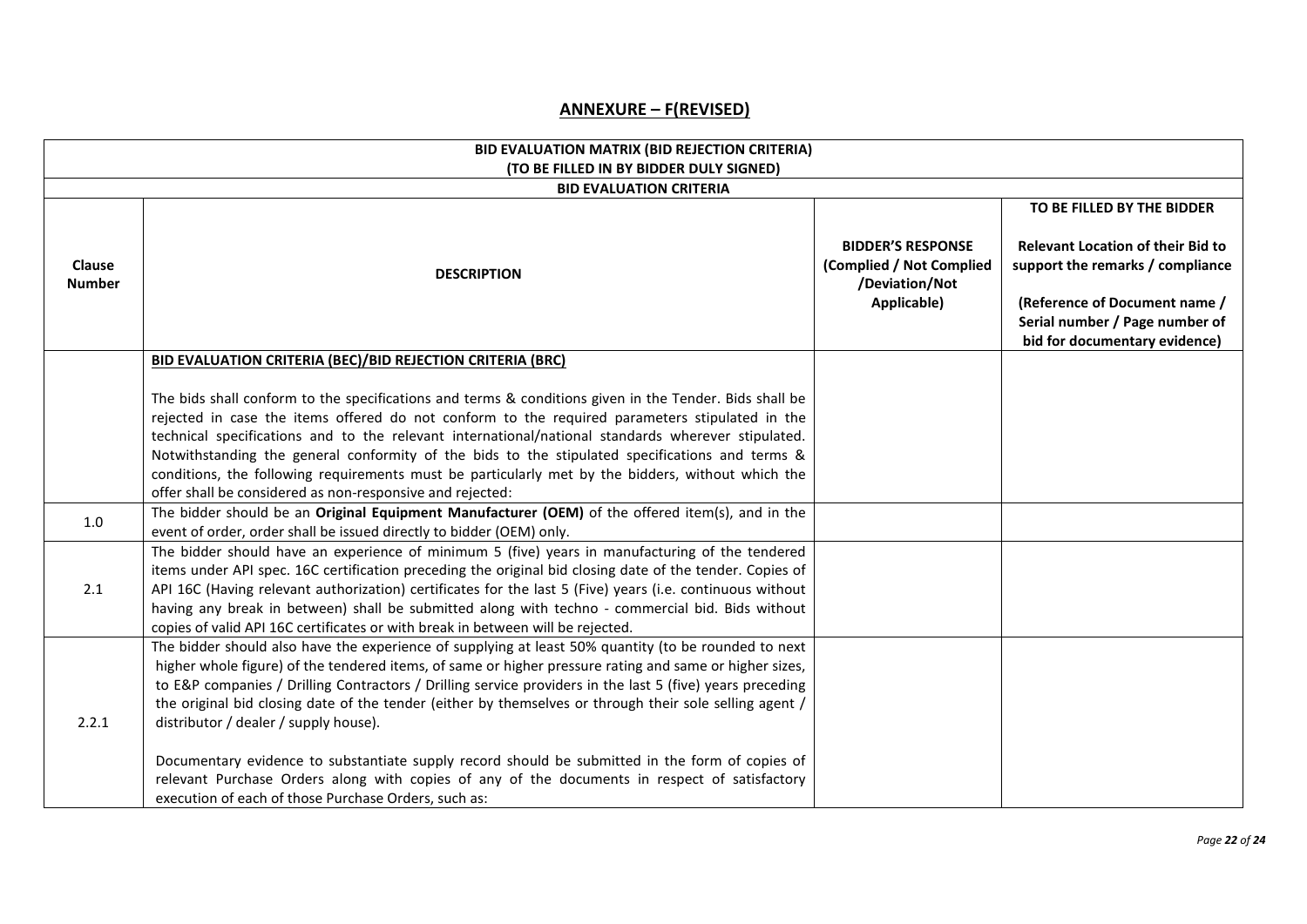|       | I.<br>Н.<br>III.<br>IV.<br>V. | Signed and sealed Satisfactory supply / completion / installation report (in original on<br>user's letter head) OR<br>Bill of Lading (OR)<br>Consignee delivery receipt / challan (OR)<br>Central Excise Gate Pass / Tax Invoice issued under relevant rules of Central Excise /<br>Vat / GST. (OR)<br>Commercial Invoice / Payment Invoice. |  |
|-------|-------------------------------|----------------------------------------------------------------------------------------------------------------------------------------------------------------------------------------------------------------------------------------------------------------------------------------------------------------------------------------------|--|
|       |                               |                                                                                                                                                                                                                                                                                                                                              |  |
|       | Note:<br>a)                   | The Purchase Order date need not be within 05 (five) years preceding original bid<br>closing date of this tender. However, the execution of supply should be within 05<br>(five) years preceding original bid closing date of this tender.                                                                                                   |  |
|       | b)                            | Original Bid Closing Date shall be considered by OIL for evaluation of BRC Criteria in<br>case of any extension of the original bid closing date.                                                                                                                                                                                            |  |
|       | c)                            | Satisfactory supply/completion/installation report should be issued on company's<br>letterhead with signature and stamp. Originals are to be produced for verification on<br>demand of OIL.                                                                                                                                                  |  |
|       |                               | In case, for supplementing manufacturer's supply experience criteria (2.2.1), the manufacturer submits<br>Purchase Order(s) and relevant documents which is through their sole selling agent / distributor /<br>dealer / supply house, then following additional documents are also to be submitted:                                         |  |
| 2.2.2 | a)                            | Copies of signed Purchase Order(s) / Contract agreement(s) between the<br>manufacturer and the sole selling agent / distributor / dealer / supply house and<br>copies of any of the following documents in respect of satisfactory execution of each<br>of those Purchase Order(s)/Contract agreement(s).                                    |  |
|       |                               | Bill of Lading (OR)<br>i)<br>Commercial Invoice / Payment of Invoice of the OEM (OR)<br>ii)<br>Central Excise Gate Pass/Tax Invoice issued under relevant rules of Central<br>iii)<br>Excise/Vat/GST.                                                                                                                                        |  |
| 3.0   |                               | The bidder shall categorically confirm that the equipment / products will be tested and certified as per<br>the latest edition of API Spec. 16C.                                                                                                                                                                                             |  |
| 4.0   |                               | The bidder must keep API licenses along with authorization for API monogram, as applicable, valid till<br>execution of purchase order. and must categorically confirm that the offered product will be supplied                                                                                                                              |  |